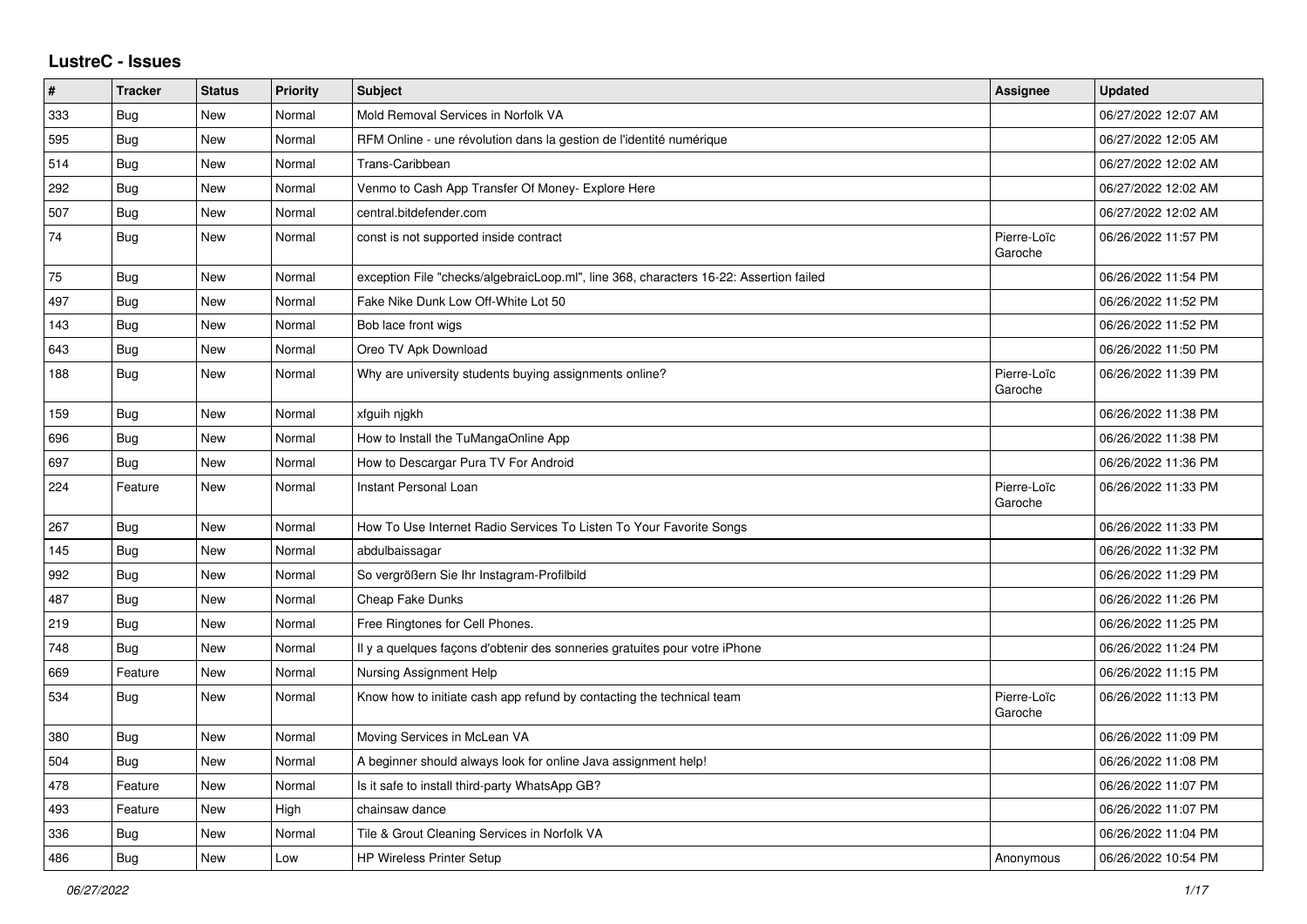| $\vert$ # | <b>Tracker</b> | <b>Status</b> | <b>Priority</b> | Subject                                                                                  | Assignee               | <b>Updated</b>      |
|-----------|----------------|---------------|-----------------|------------------------------------------------------------------------------------------|------------------------|---------------------|
| 815       | <b>Bug</b>     | New           | Normal          | how do i call cash app customer service                                                  | Xavier Thirioux        | 06/26/2022 10:54 PM |
| 571       | Bug            | New           | Normal          | How may the Cash app dispute your trade?                                                 | Pierre-Loïc<br>Garoche | 06/26/2022 10:48 PM |
| 164       | Bug            | New           | Normal          | dfgbd                                                                                    |                        | 06/26/2022 10:46 PM |
| 962       | Bug            | New           | Normal          | Kostenlose Hörbücher                                                                     |                        | 06/26/2022 10:45 PM |
| 183       | <b>Bug</b>     | New           | Normal          | Nursing Assignment Help Online                                                           |                        | 06/26/2022 10:45 PM |
| 774       | <b>Bug</b>     | New           | Normal          | Follow proper initiatives                                                                |                        | 06/26/2022 10:40 PM |
| 248       | <b>Bug</b>     | New           | Normal          | Mobile ringtones and attractiveness ringtones                                            |                        | 06/26/2022 10:37 PM |
| 269       | <b>Bug</b>     | New           | Normal          | Is there such a site for app design?                                                     | Anonymous              | 06/26/2022 10:36 PM |
| 474       | Bug            | New           | Normal          | Floor Waxing Arlington MA                                                                |                        | 06/26/2022 10:36 PM |
| 545       | Feature        | New           | Normal          | Best Canvas Print Company                                                                |                        | 06/26/2022 10:28 PM |
| 181       | <b>Bug</b>     | New           | Normal          | Healthcare Custom Writing Services                                                       |                        | 06/26/2022 10:24 PM |
| 719       | Bug            | New           | Normal          | How Do I Send \$5000 Through Cash App Account With Ease?                                 |                        | 06/26/2022 10:14 PM |
| 533       | <b>Bug</b>     | New           | Normal          | How to complete the homework assignments in economics in the easiest way?                |                        | 06/26/2022 10:12 PM |
| 331       | <b>Bug</b>     | New           | Normal          | Water Extraction Services in Norfolk VA                                                  |                        | 06/26/2022 10:12 PM |
| 490       | Bug            | New           | Normal          | Unlock cash app account by getting quick solutions from the technical executives         |                        | 06/26/2022 10:09 PM |
| 590       | Bug            | New           | Normal          | Follow proper initiatives to check my cash app card balance:                             |                        | 06/26/2022 10:09 PM |
| 494       | Bug            | New           | Normal          | <b>Buy Discussion Post</b>                                                               |                        | 06/26/2022 10:02 PM |
| 502       | <b>Bug</b>     | New           | Normal          | Les instructions pour définir des sonneries pour iPhone sont simples et faciles à suivre |                        | 06/26/2022 10:02 PM |
| 938       | <b>Bug</b>     | New           | Normal          | Would you like to have your own ringtone                                                 | Christophe<br>Garion   | 06/26/2022 09:54 PM |
| 532       | Bug            | New           | Normal          | My Assignment Help                                                                       |                        | 06/26/2022 09:51 PM |
| 645       | Bug            | New           | Normal          | thong tin chinh xac nhat hom nay                                                         |                        | 06/26/2022 09:46 PM |
| 647       | Feature        | New           | Normal          | <b>Cranberry Health Benefits</b>                                                         |                        | 06/26/2022 09:45 PM |
| 499       | Feature        | New           | Normal          | Discover The Premium Features Of Spotify Mod Apk                                         |                        | 06/26/2022 09:42 PM |
| 139       | <b>Bug</b>     | New           | Normal          | relseo                                                                                   |                        | 06/26/2022 09:35 PM |
| 530       | <b>Bug</b>     | New           | Normal          | Cheap Assignment Writing Service UK                                                      | Anonymous              | 06/26/2022 09:23 PM |
| 169       | <b>Bug</b>     | <b>New</b>    | Normal          | CV Maker - UAE CV Writing Agency                                                         |                        | 06/26/2022 09:07 PM |
| 157       | Bug            | New           | Normal          | Forget cash app pin                                                                      |                        | 06/26/2022 08:59 PM |
| 764       | Bug            | New           | Normal          | What is available to see what I can watch HBO Max?                                       |                        | 06/26/2022 08:52 PM |
| 505       | Bug            | New           | Normal          | www.trendmicro.com/activate                                                              |                        | 06/26/2022 08:48 PM |
| 536       | <b>Bug</b>     | New           | Normal          | How to check the balance on the cash app card                                            | Hamza<br>Bourbouh      | 06/26/2022 08:48 PM |
| 576       | Bug            | New           | Normal          | So laden Sie ein Instagram-Bild herunter                                                 |                        | 06/26/2022 08:46 PM |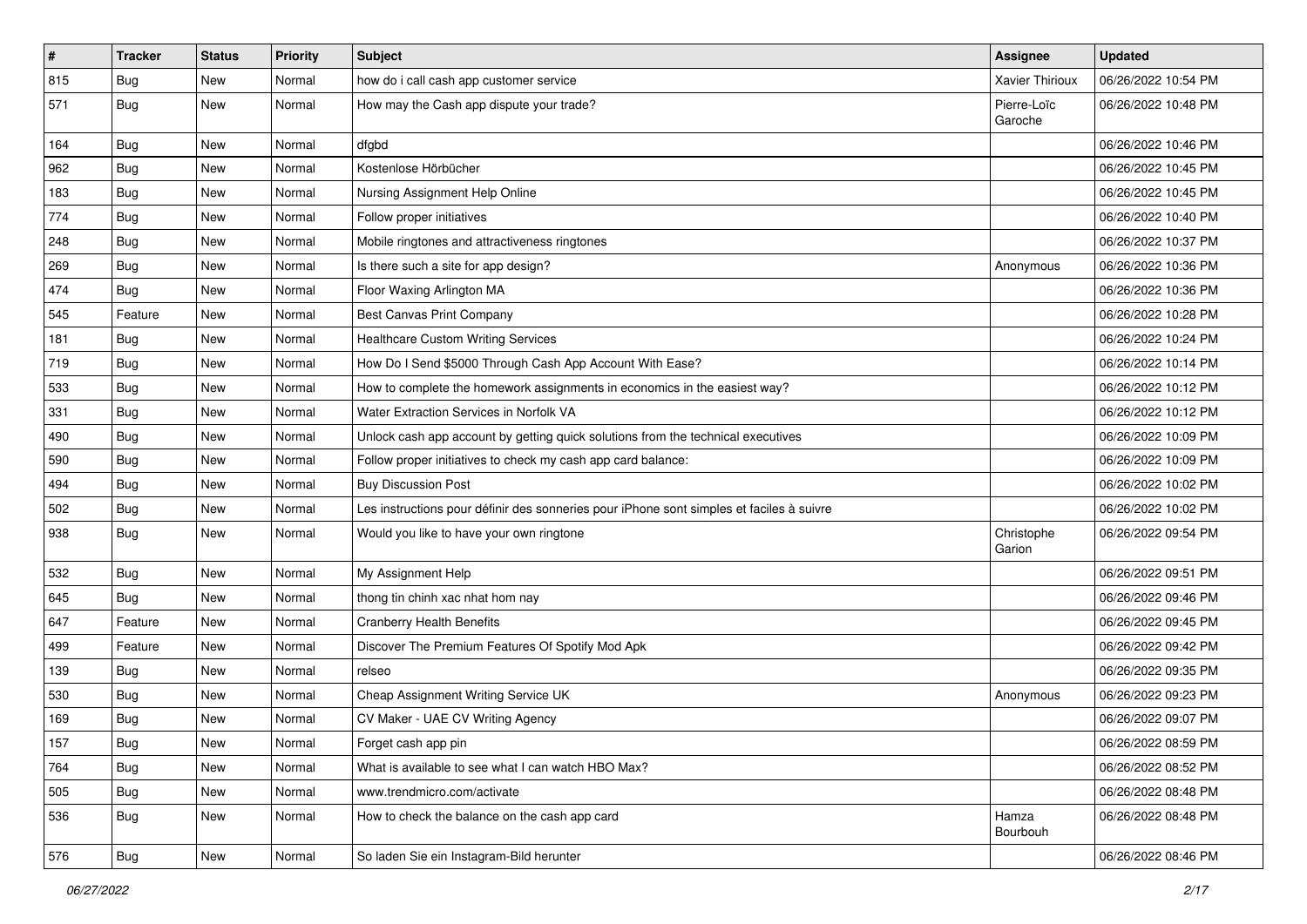| $\vert$ # | <b>Tracker</b> | <b>Status</b> | <b>Priority</b> | Subject                                                                                                                                      | <b>Assignee</b>        | <b>Updated</b>      |
|-----------|----------------|---------------|-----------------|----------------------------------------------------------------------------------------------------------------------------------------------|------------------------|---------------------|
| 769       | <b>Bug</b>     | New           | Normal          | check my cash app                                                                                                                            |                        | 06/26/2022 08:33 PM |
| 605       | Feature        | New           | Normal          | What will the future of logo design be like?                                                                                                 |                        | 06/26/2022 08:25 PM |
| 261       | Bug            | New           | Normal          | Ringtone Downloads - Easy Ways Come Up With Your Own Ringtones                                                                               |                        | 06/26/2022 08:20 PM |
| 280       | <b>Bug</b>     | New           | Normal          | Pacific Web Design                                                                                                                           |                        | 06/26/2022 08:18 PM |
| 315       | Bug            | New           | Normal          | Dissertation help UK                                                                                                                         |                        | 06/26/2022 08:13 PM |
| 76        | <b>Bug</b>     | New           | Normal          | Import error: Load error: imported node real_to_int declared in a regular Lustre file. File "include/conv.lusi", line 1,<br>characters 0-64: |                        | 06/26/2022 08:09 PM |
| 512       | Bug            | New           | Normal          | The Importance Of Using Custom Writing Services                                                                                              |                        | 06/26/2022 08:04 PM |
| 237       | Feature        | New           | Normal          | HP Printer Assistant Software   Download & Install HP Assistant                                                                              |                        | 06/26/2022 08:02 PM |
| 460       | Bug            | <b>New</b>    | Normal          | Floor Cleaning Medford MA                                                                                                                    |                        | 06/26/2022 08:00 PM |
| 201       | Bug            | New           | Normal          | closure wig                                                                                                                                  |                        | 06/26/2022 07:50 PM |
| 302       | <b>Bug</b>     | New           | Normal          | Auto Electrical Repair Services in Norcross GA                                                                                               |                        | 06/26/2022 07:49 PM |
| 168       | Bug            | New           | Normal          | UFC 256 Live Stream Online                                                                                                                   |                        | 06/26/2022 07:47 PM |
| 939       | <b>Bug</b>     | New           | Normal          | Ability to change sound notifications                                                                                                        | Christophe<br>Garion   | 06/26/2022 07:37 PM |
| 970       | Bug            | New           | Normal          | The Amount Of Time Does Cash App Direct Deposit Time Take?                                                                                   |                        | 06/26/2022 07:32 PM |
| 209       | Bug            | New           | Normal          | Neglect to access old Cash App account considering message notice issue? Contact help.                                                       |                        | 06/26/2022 07:30 PM |
| 235       | Bug            | New           | Low             | HP Printer Assistant Software   Download & Install HP Assistant                                                                              |                        | 06/26/2022 07:28 PM |
| 482       | <b>Bug</b>     | New           | Normal          | <b>Text Window</b>                                                                                                                           |                        | 06/26/2022 07:23 PM |
| 655       | <b>Bug</b>     | New           | Normal          | <b>Eggplant Health Benefits</b>                                                                                                              |                        | 06/26/2022 07:21 PM |
| 773       | Bug            | New           | Normal          | Spades - Play online free                                                                                                                    |                        | 06/26/2022 07:18 PM |
| 275       | <b>Bug</b>     | New           | Normal          | Activate Cash App Card With Or Without QR - Step By Step Guide                                                                               | Pierre-Loïc<br>Garoche | 06/26/2022 07:18 PM |
| 471       | Bug            | New           | Normal          | Residential Floor Cleaning Westchester MA                                                                                                    |                        | 06/26/2022 07:15 PM |
| 820       | <b>Bug</b>     | New           | Normal          | Metal Slug Apk para Android                                                                                                                  |                        | 06/26/2022 07:14 PM |
| 488       | Bug            | New           | Normal          | Quick solution to solve cash app dispute by the technical team                                                                               |                        | 06/26/2022 07:09 PM |
| 206       | <b>Bug</b>     | New           | Low             | <b>Cheap Electric Bikes</b>                                                                                                                  |                        | 06/26/2022 07:00 PM |
| 132       | <b>Bug</b>     | New           | Normal          | concrete-everything                                                                                                                          |                        | 06/26/2022 06:56 PM |
| 146       | Bug            | New           | Normal          | bayabais                                                                                                                                     |                        | 06/26/2022 06:52 PM |
| 1104      | <b>Bug</b>     | New           | Normal          | Idle game fix bug                                                                                                                            |                        | 06/26/2022 06:52 PM |
| 690       | Bug            | New           | Normal          | campervan hire                                                                                                                               |                        | 06/26/2022 06:47 PM |
| 218       | Bug            | New           | Normal          | Popular Educational trends                                                                                                                   |                        | 06/26/2022 06:35 PM |
| 506       | <b>Bug</b>     | New           | Normal          | www.trendmicro.com/activate                                                                                                                  |                        | 06/26/2022 06:33 PM |
| 752       | Bug            | New           | Normal          | Plagerism checker                                                                                                                            |                        | 06/26/2022 06:33 PM |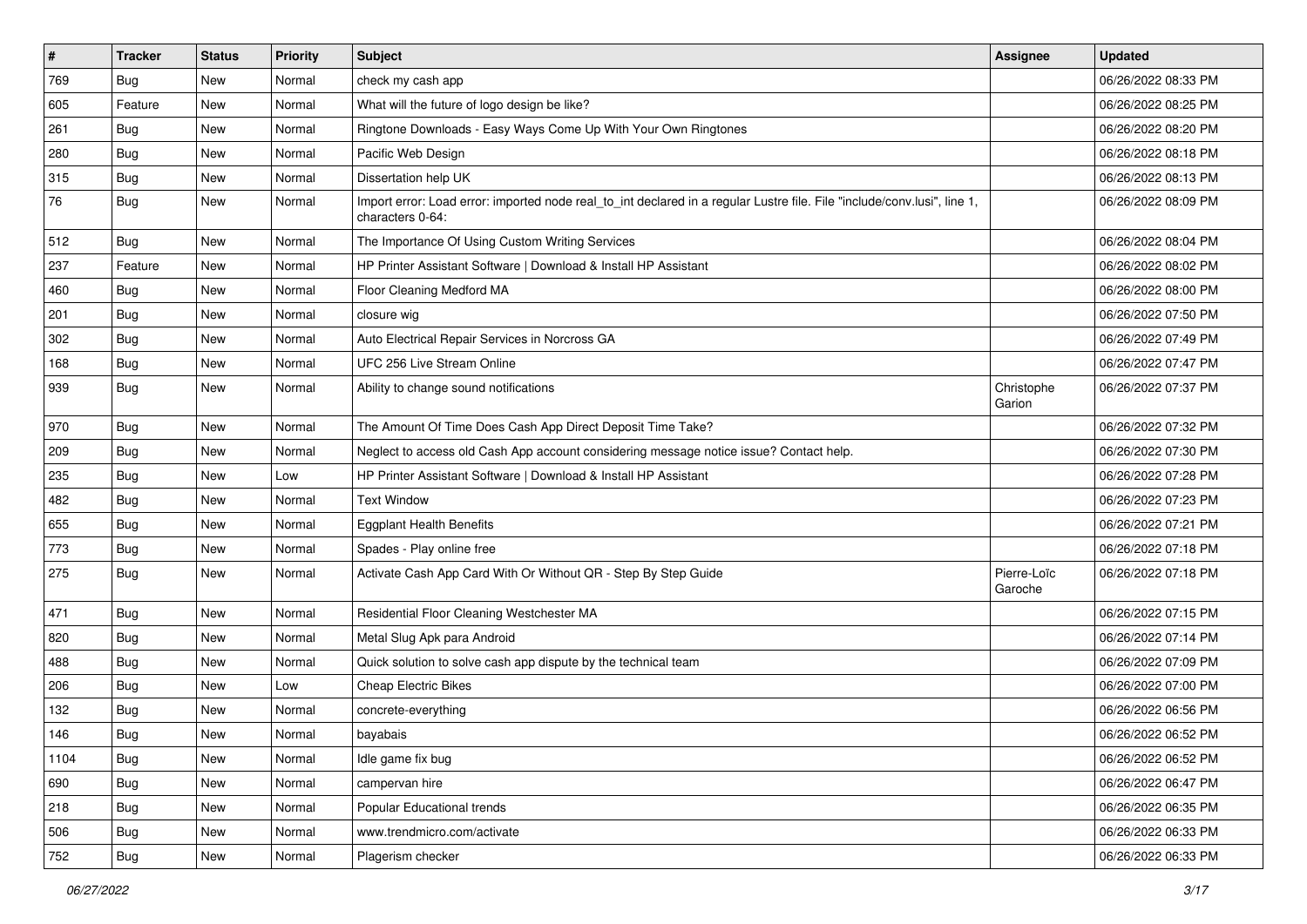| #    | <b>Tracker</b> | <b>Status</b> | <b>Priority</b> | Subject                                                    | <b>Assignee</b>      | <b>Updated</b>      |
|------|----------------|---------------|-----------------|------------------------------------------------------------|----------------------|---------------------|
| 795  | <b>Bug</b>     | New           | Normal          | Drift Boss - Exciting Race                                 |                      | 06/26/2022 06:32 PM |
| 282  | Bug            | New           | Normal          | Activate Cash App Card: Learn Simple Steps & Fix Errors    |                      | 06/26/2022 06:31 PM |
| 529  | Bug            | New           | Normal          | Thop TV APK - Free Download for Android                    |                      | 06/26/2022 06:28 PM |
| 785  | <b>Bug</b>     | New           | Normal          | How To Get Money Off Cash App Without Card Or With A Card? |                      | 06/26/2022 06:26 PM |
| 1108 | <b>Bug</b>     | <b>New</b>    | Normal          | Six Guns Mod Apk Answers Your Questions                    |                      | 06/26/2022 06:26 PM |
| 901  | Feature        | New           | Normal          | good game ever                                             |                      | 06/26/2022 06:25 PM |
| 585  | <b>Bug</b>     | New           | Normal          | What is cash app help number?                              |                      | 06/26/2022 06:21 PM |
| 787  | <b>Bug</b>     | New           | Normal          | <b>Assured Assignment Help</b>                             |                      | 06/26/2022 06:14 PM |
| 825  | <b>Bug</b>     | New           | Normal          | Lucky Patcher Download                                     |                      | 06/26/2022 06:09 PM |
| 205  | <b>Bug</b>     | New           | Low             | Mens Designer Glasses                                      |                      | 06/26/2022 06:09 PM |
| 579  | <b>Bug</b>     | New           | Normal          | YOUR CV MAKES YOUR FIRST IMPRESSION                        | Christophe<br>Garion | 06/26/2022 06:07 PM |
| 1096 | <b>Bug</b>     | New           | Normal          | Race and experience new life.                              |                      | 06/26/2022 06:07 PM |
| 794  | Feature        | New           | Normal          | Safe place to buy fifa coins                               |                      | 06/26/2022 06:07 PM |
| 810  | Feature        | New           | Normal          | how to remove viruses from a phone                         |                      | 06/26/2022 06:05 PM |
| 637  | Feature        | New           | Normal          | Why do the Outlook rules not work in my account?           |                      | 06/26/2022 06:04 PM |
| 203  | <b>Bug</b>     | New           | Low             | Airport Taxi Guildford                                     | Anonymous            | 06/26/2022 06:03 PM |
| 347  | Bug            | New           | Normal          | Eco/Green Cleaning Services in Chesapeake VA               |                      | 06/26/2022 06:01 PM |
| 129  | <b>Bug</b>     | New           | Normal          | xcvgbgh                                                    |                      | 06/26/2022 06:01 PM |
| 489  | <b>Bug</b>     | New           | Normal          | Get cash app refund instantly if sent to the wrong person  |                      | 06/26/2022 05:57 PM |
| 730  | <b>Bug</b>     | <b>New</b>    | Normal          | Canon IJ Network Tool                                      |                      | 06/26/2022 05:51 PM |
| 496  | <b>Bug</b>     | New           | Normal          | What is Live NetTV?                                        |                      | 06/26/2022 05:51 PM |
| 802  | <b>Bug</b>     | New           | Normal          | Who Is an ETL Engineer                                     |                      | 06/26/2022 05:48 PM |
| 170  | Feature        | New           | Normal          | top mba colleges in bangalore                              |                      | 06/26/2022 05:46 PM |
| 126  | Feature        | New           | Normal          | Stussy Air Force 1 replica                                 |                      | 06/26/2022 05:46 PM |
| 611  | Feature        | <b>New</b>    | Normal          | Buy All Modafinil & Armodafinil Tablets @Buy Modafinil US  |                      | 06/26/2022 05:44 PM |
| 152  | <b>Bug</b>     | New           | High            | professional bridal makeup artist                          | Christophe<br>Garion | 06/26/2022 05:44 PM |
| 151  | Feature        | New           | Normal          | Law Essay Writing Service - Assignments Planet             |                      | 06/26/2022 05:42 PM |
| 123  | <b>Bug</b>     | New           | Normal          | https://www.reddit.com/r/NRLgrandfinal2020/                |                      | 06/26/2022 05:36 PM |
| 1116 | Bug            | New           | Normal          | ipTV smarts pro                                            |                      | 06/26/2022 05:34 PM |
| 974  | <b>Bug</b>     | New           | Normal          | Watch NCAA Football Live Streaming Free                    |                      | 06/26/2022 05:33 PM |
| 469  | <b>Bug</b>     | New           | Normal          | Germs Removal Westchester MA                               |                      | 06/26/2022 05:31 PM |
| 622  | <b>Bug</b>     | New           | Normal          | CheapestMedsShop   100% Safe Medicines Online in UK & AUS. |                      | 06/26/2022 05:27 PM |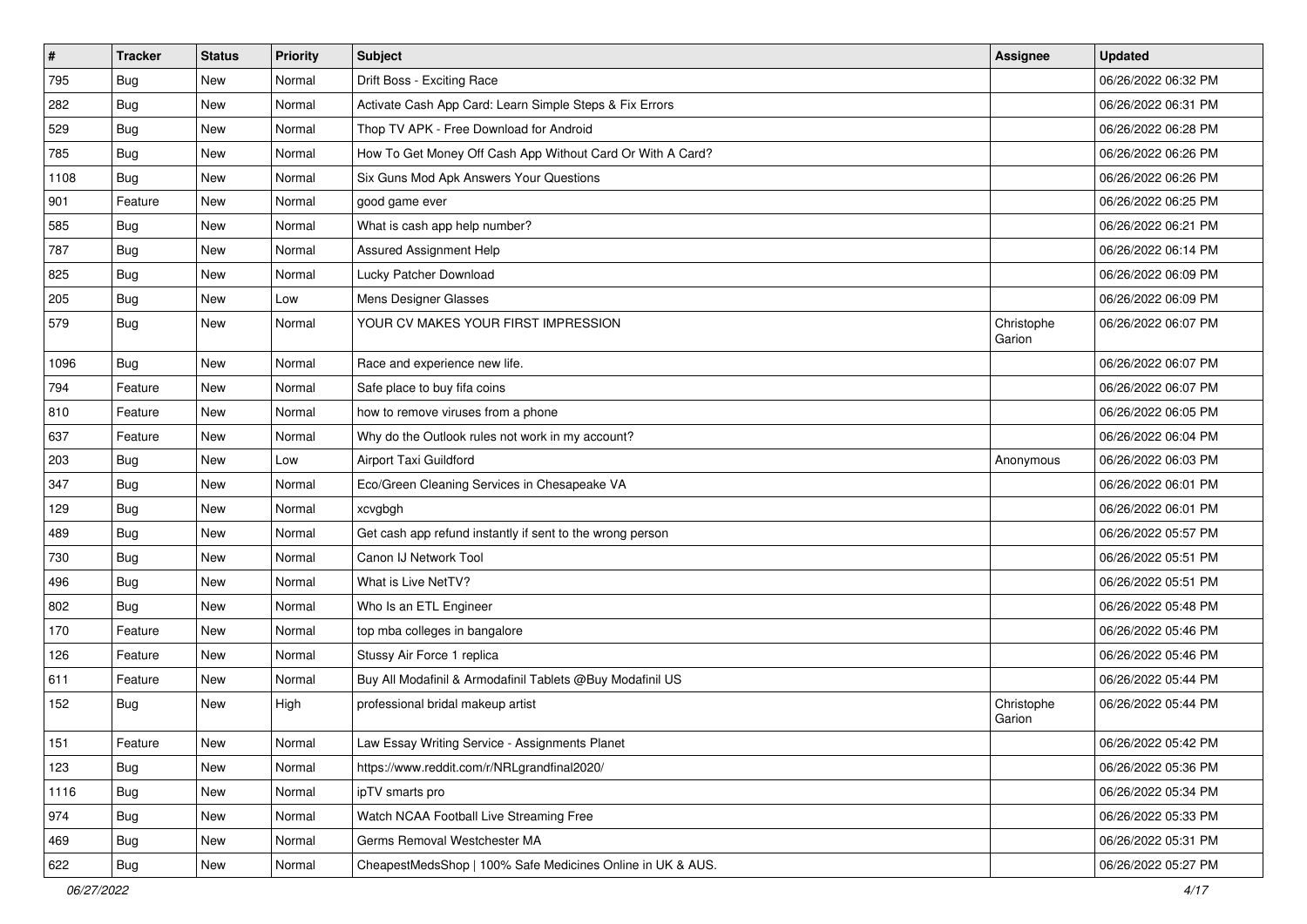| $\vert$ # | <b>Tracker</b> | <b>Status</b> | <b>Priority</b> | Subject                                                                    | <b>Assignee</b>        | <b>Updated</b>      |
|-----------|----------------|---------------|-----------------|----------------------------------------------------------------------------|------------------------|---------------------|
| 279       | Bug            | New           | High            | What is an essential feature of an internal communications app?            |                        | 06/26/2022 05:16 PM |
| 1098      | <b>Bug</b>     | New           | Normal          | Life of a Fisherman                                                        |                        | 06/26/2022 05:16 PM |
| 285       | Bug            | New           | Normal          | Have you ever written an essay?                                            |                        | 06/26/2022 05:15 PM |
| 673       | Bug            | <b>New</b>    | Normal          | Learn the basics of pixel art - Clear grid                                 |                        | 06/26/2022 04:57 PM |
| 716       | <b>Bug</b>     | New           | Normal          | La celebración de un BabyShower.                                           |                        | 06/26/2022 04:56 PM |
| 220       | Feature        | New           | Normal          | essay writing services                                                     |                        | 06/26/2022 04:55 PM |
| 666       | Bug            | New           | Normal          | 470+ pages à colorier de Noël                                              |                        | 06/26/2022 04:55 PM |
| 535       | <b>Bug</b>     | New           | Normal          | Getting Tangled Problems When You Try To Apply For Cash App Delete Account | Christophe<br>Garion   | 06/26/2022 04:51 PM |
| 940       | Bug            | <b>New</b>    | Normal          | What is Plex and Is Plex Legal?                                            |                        | 06/26/2022 04:50 PM |
| 809       | Bug            | New           | Normal          | Smash Karts - immerse yourself in the exciting race                        |                        | 06/26/2022 04:49 PM |
| 580       | <b>Bug</b>     | New           | High            | What is Narrative Essay?                                                   | Christophe<br>Garion   | 06/26/2022 04:49 PM |
| 255       | Feature        | <b>New</b>    | Normal          | best doctor for psoriasis                                                  |                        | 06/26/2022 04:49 PM |
| 246       | Bug            | New           | Normal          | The Beast App                                                              |                        | 06/26/2022 04:47 PM |
| 632       | Bug            | <b>New</b>    | Normal          | CheapestMedsShop   100% Safe Medicines Online in UK & AUS.                 |                        | 06/26/2022 04:45 PM |
| 644       | Bug            | New           | Normal          | <b>TeaTV App Review</b>                                                    |                        | 06/26/2022 04:40 PM |
| 565       | Bug            | New           | Normal          | How To Install RepelisPlus On Your Android Phone?                          |                        | 06/26/2022 04:39 PM |
| 345       | <b>Bug</b>     | New           | Normal          | Stain Protection Services in Chesapeake VA                                 |                        | 06/26/2022 04:36 PM |
| 610       | Feature        | New           | Normal          | CheapestMedsShop 100% Safe Medicines Online in USA UK & AUS.               |                        | 06/26/2022 04:35 PM |
| 262       | Bug            | New           | Normal          | It this true to dealing Wuth                                               |                        | 06/26/2022 04:31 PM |
| 120       | <b>Bug</b>     | New           | Normal          | ghfjtkx                                                                    | Pierre-Loïc<br>Garoche | 06/26/2022 04:31 PM |
| 801       | Bug            | New           | Normal          | Who Is an ETL Engineer                                                     |                        | 06/26/2022 04:29 PM |
| 750       | <b>Bug</b>     | New           | Normal          | Create a Report Template                                                   |                        | 06/26/2022 04:27 PM |
| 601       | Bug            | New           | Normal          | Best Essay Writing Service UK                                              | Pierre-Loïc<br>Garoche | 06/26/2022 04:23 PM |
| 1097      | Bug            | New           | Normal          | Race and experience new life.                                              |                        | 06/26/2022 04:22 PM |
| 712       | Bug            | New           | Normal          | <b>Tips and Tricks</b>                                                     |                        | 06/26/2022 04:19 PM |
| 233       | <b>Bug</b>     | New           | Normal          | Anauthorsway.com: My User Experience                                       |                        | 06/26/2022 04:14 PM |
| 817       | Bug            | New           | Normal          | Pacman 30th Anniversary                                                    |                        | 06/26/2022 04:13 PM |
| 631       | Bug            | New           | Normal          | How Can I Load Cash App Card at Walmart straight away?                     |                        | 06/26/2022 04:07 PM |
| 501       | Bug            | New           | Normal          | How Do I Annihilate Cash App Transfer Failed Problems Effectively          | Pierre-Loïc<br>Garoche | 06/26/2022 04:03 PM |
| 508       | Bug            | New           | Normal          | hire a professional dissertation help                                      |                        | 06/26/2022 03:38 PM |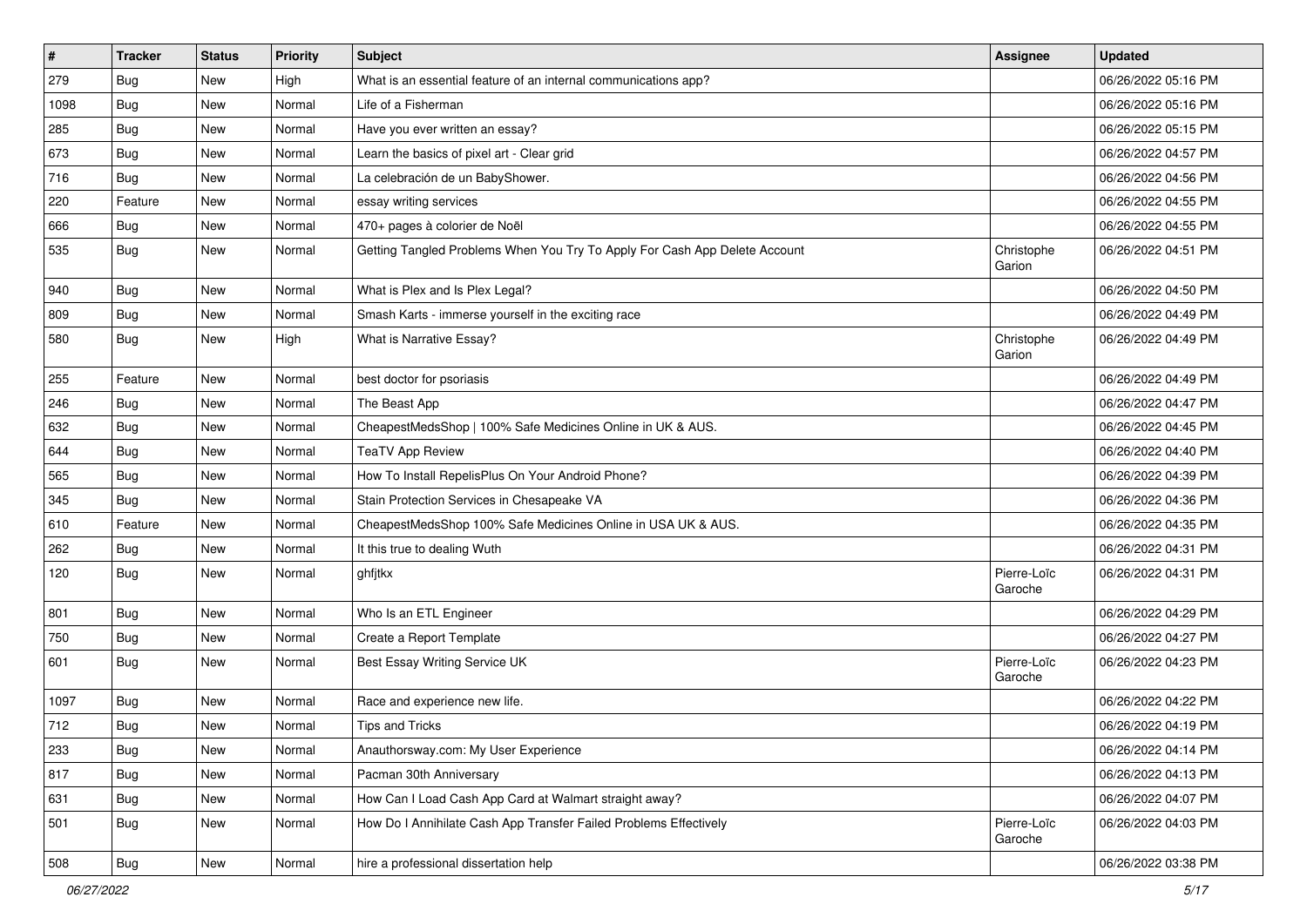| $\vert$ # | <b>Tracker</b> | <b>Status</b> | <b>Priority</b> | Subject                                                                | <b>Assignee</b>        | <b>Updated</b>      |
|-----------|----------------|---------------|-----------------|------------------------------------------------------------------------|------------------------|---------------------|
| 511       | Feature        | New           | Normal          | Fashion                                                                | Anonymous              | 06/26/2022 03:33 PM |
| 234       | <b>Bug</b>     | New           | Normal          | My Personal Experience With the College Writing Services               |                        | 06/26/2022 03:30 PM |
| 732       | <b>Bug</b>     | New           | Normal          | Get rectifications steps about why cash app transfer failed            |                        | 06/26/2022 03:28 PM |
| 797       | <b>Bug</b>     | New           | Normal          | Psychedelic                                                            | Christophe<br>Garion   | 06/26/2022 03:26 PM |
| 515       | <b>Bug</b>     | New           | Normal          | Fragment Nike Dunk High Tokyo Fake                                     |                        | 06/26/2022 03:25 PM |
| 284       | Bug            | New           | Normal          | All About Cash App Transfer Fail Problems                              |                        | 06/26/2022 03:15 PM |
| 193       | Bug            | New           | Normal          | 18% Discount on Homeopathic medicines                                  |                        | 06/26/2022 03:13 PM |
| 674       | Bug            | New           | Normal          | The best game in 2021                                                  | Pierre-Loïc<br>Garoche | 06/26/2022 03:10 PM |
| 1077      | Bug            | New           | Normal          | Les excellentes façons d'utiliser ces images                           |                        | 06/26/2022 02:59 PM |
| 158       | <b>Bug</b>     | New           | Normal          | dfghj zcvgh                                                            |                        | 06/26/2022 02:58 PM |
| 592       | Bug            | New           | Normal          | Deezer Premium APK - Baixe músicas de qualquer lugar do mundo de graça |                        | 06/26/2022 02:55 PM |
| 519       | <b>Bug</b>     | New           | Normal          | Are you finding online UK Assignment writers?                          |                        | 06/26/2022 02:55 PM |
| 649       | Feature        | New           | Normal          | Pear Health Benefits                                                   |                        | 06/26/2022 02:53 PM |
| 789       | <b>Bug</b>     | New           | Normal          | Full version                                                           |                        | 06/26/2022 02:47 PM |
| 247       | <b>Bug</b>     | New           | Normal          | best 4 Channel Amp                                                     |                        | 06/26/2022 02:47 PM |
| 312       | Bug            | New           | Normal          | Stain Protection Services in Virginia Beach VA                         |                        | 06/26/2022 02:46 PM |
| 582       | <b>Bug</b>     | New           | Normal          | Cash App Won't Let Me Send Money If There Is A Low Balance Available   | Pierre-Loïc<br>Garoche | 06/26/2022 02:39 PM |
| 119       | Bug            | New           | Normal          | klhjigyu                                                               |                        | 06/26/2022 02:31 PM |
| 525       | Bug            | New           | Normal          | If you don't have a QR code: How to activate cash app card in app      |                        | 06/26/2022 02:27 PM |
| 503       | Bug            | New           | Normal          | Youtube Premium Apk free download for Android                          |                        | 06/26/2022 02:23 PM |
| 513       | Bug            | New           | Normal          | Unlock cash app account using the easy steps:                          | Anonymous              | 06/26/2022 02:22 PM |
| 822       | <b>Bug</b>     | New           | Normal          | Dowload Your Boyfriend Game                                            |                        | 06/26/2022 02:21 PM |
| 250       | Bug            | New           | Normal          | Reviews of phone ringtones                                             |                        | 06/26/2022 02:11 PM |
| 573       | <b>Bug</b>     | New           | Normal          | Experimente lo mejor en la aplicación Apk de juegos gratis             |                        | 06/26/2022 02:11 PM |
| 531       | <b>Bug</b>     | New           | Normal          | Cheap Assignment Writing Service UK                                    | Anonymous              | 06/26/2022 02:10 PM |
| 278       | Bug            | New           | Normal          | Cash App Help & Solutions - Here You Will Get Better Assistance        |                        | 06/26/2022 02:05 PM |
| 961       | Bug            | New           | Normal          | TeaTv is an Android                                                    |                        | 06/26/2022 02:02 PM |
| 141       | Feature        | New           | Normal          | Something about jerry curly                                            |                        | 06/26/2022 02:02 PM |
| 589       | <b>Bug</b>     | New           | Normal          | How can I get the cash app phone number of customer support?           |                        | 06/26/2022 01:59 PM |
| 180       | Feature        | New           | Normal          | homoeobazaar                                                           |                        | 06/26/2022 01:57 PM |
| 754       | <b>Bug</b>     | New           | Normal          | Cómo descargar tonos gratis de teléfono celular                        |                        | 06/26/2022 01:56 PM |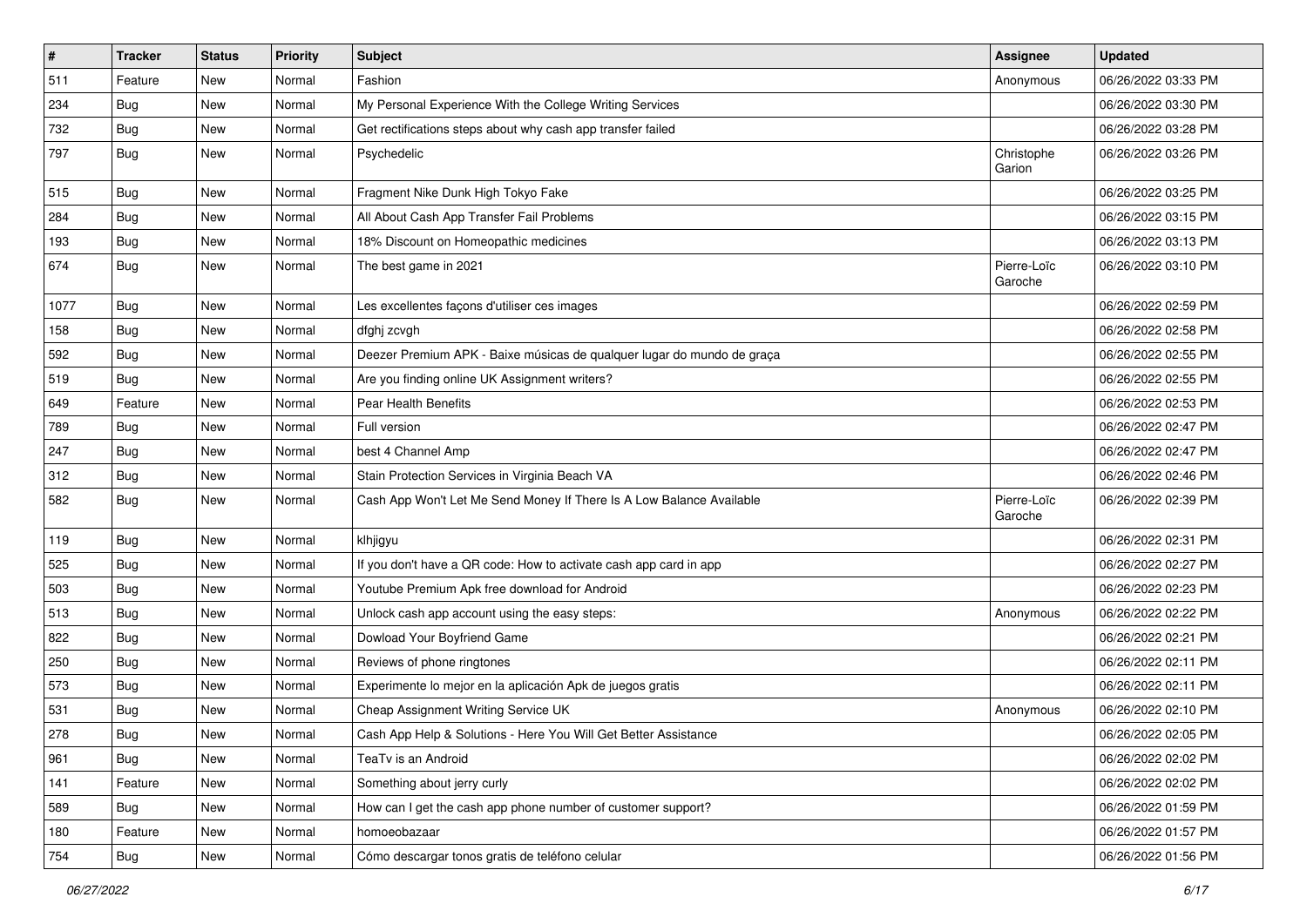| $\vert$ # | <b>Tracker</b> | <b>Status</b> | <b>Priority</b> | Subject                                                                   | <b>Assignee</b>        | <b>Updated</b>      |
|-----------|----------------|---------------|-----------------|---------------------------------------------------------------------------|------------------------|---------------------|
| 568       | Bug            | New           | Normal          | Instale a versão mais recente do YouTube Premium                          |                        | 06/26/2022 01:53 PM |
| 768       | Bug            | New           | Normal          | Where can you buy best jackets online?                                    |                        | 06/26/2022 01:50 PM |
| 175       | Feature        | New           | Normal          | All About Cash App Transfer Fail Problems                                 |                        | 06/26/2022 01:45 PM |
| 144       | <b>Bug</b>     | New           | Normal          | curly bob lace front wigs                                                 |                        | 06/26/2022 01:44 PM |
| 705       | Bug            | New           | Normal          | wuxiaworld                                                                |                        | 06/26/2022 01:43 PM |
| 784       | <b>Bug</b>     | New           | Normal          | How To Add Money On Cash App Card And Check The Funds?                    |                        | 06/26/2022 01:43 PM |
| 553       | <b>Bug</b>     | New           | Normal          | Cinema HD APK - Free Movie Enjoyment App on Android                       |                        | 06/26/2022 01:39 PM |
| 699       | Bug            | New           | Normal          | Would you be able to utilize Cash App Twitch?                             |                        | 06/26/2022 01:31 PM |
| 735       | <b>Bug</b>     | New           | Normal          | A quick fix of how to get money back from cash app stocks                 |                        | 06/26/2022 01:31 PM |
| 575       | Feature        | New           | Low             | cheap jordan replicas for sale                                            | Pierre-Loïc<br>Garoche | 06/26/2022 01:30 PM |
| 265       | Bug            | New           | Normal          | 3 Faq's On Downloading To Your Apple Ipod                                 |                        | 06/26/2022 01:26 PM |
| 623       | Bug            | New           | Normal          | Listen to online radio stations for mobile phones                         |                        | 06/26/2022 01:20 PM |
| 640       | <b>Bug</b>     | New           | Normal          | play game with me                                                         |                        | 06/26/2022 01:19 PM |
| 759       | <b>Bug</b>     | New           | Normal          | Canon IJ Network Tool                                                     | Pierre-Loïc<br>Garoche | 06/26/2022 01:17 PM |
| 523       | Bug            | New           | Normal          | What Is The Right Google Account Recovery Aid To Regain Account Access?   | Pierre-Loïc<br>Garoche | 06/26/2022 01:15 PM |
| 687       | <b>Bug</b>     | New           | Normal          | How to use twitch.tv/activate?                                            |                        | 06/26/2022 01:15 PM |
| 1018      | <b>Bug</b>     | New           | Normal          | So erhalten Sie ein kostenloses Hörbuch                                   |                        | 06/26/2022 01:15 PM |
| 694       | Bug            | New           | Normal          | How to Get Guidance On How To Cash App Withdrawal Limit?                  | Christophe<br>Garion   | 06/26/2022 01:15 PM |
| 510       | Feature        | New           | Normal          | Fashion                                                                   | Anonymous              | 06/26/2022 01:11 PM |
| 88        | Bug            | New           | Normal          | kind2 output: When for node arguments                                     | Pierre-Loïc<br>Garoche | 06/26/2022 01:11 PM |
| 555       | Bug            | New           | Normal          | web design development in hyderabad                                       |                        | 06/26/2022 01:08 PM |
| 798       | <b>Bug</b>     | New           | Normal          | Who Is an ETL Engineer                                                    |                        | 06/26/2022 01:07 PM |
| 537       | <b>Bug</b>     | New           | Normal          | Get tech assistance with customer support on ATT Yahoo email login issue. |                        | 06/26/2022 01:06 PM |
| 664       | <b>Bug</b>     | New           | Normal          | Tea TV Apk Download - The Best Way to Watch Movies Offline                |                        | 06/26/2022 12:59 PM |
| 289       | Bug            | New           | Normal          | Recover Yahoo Mail Forgotten Password - Explore Kanata Chinese            |                        | 06/26/2022 12:59 PM |
| 811       | Bug            | New           | Normal          | Canon IJ Network Tool                                                     |                        | 06/26/2022 12:58 PM |
| 251       | Bug            | New           | Normal          | All About Cash App Transfer Fail Problems                                 | Pierre-Loïc<br>Garoche | 06/26/2022 12:57 PM |
| 136       | Bug            | New           | Normal          | snappow                                                                   |                        | 06/26/2022 12:51 PM |
| 189       | Bug            | New           | Normal          | <b>College Biology Writing Services</b>                                   |                        | 06/26/2022 12:50 PM |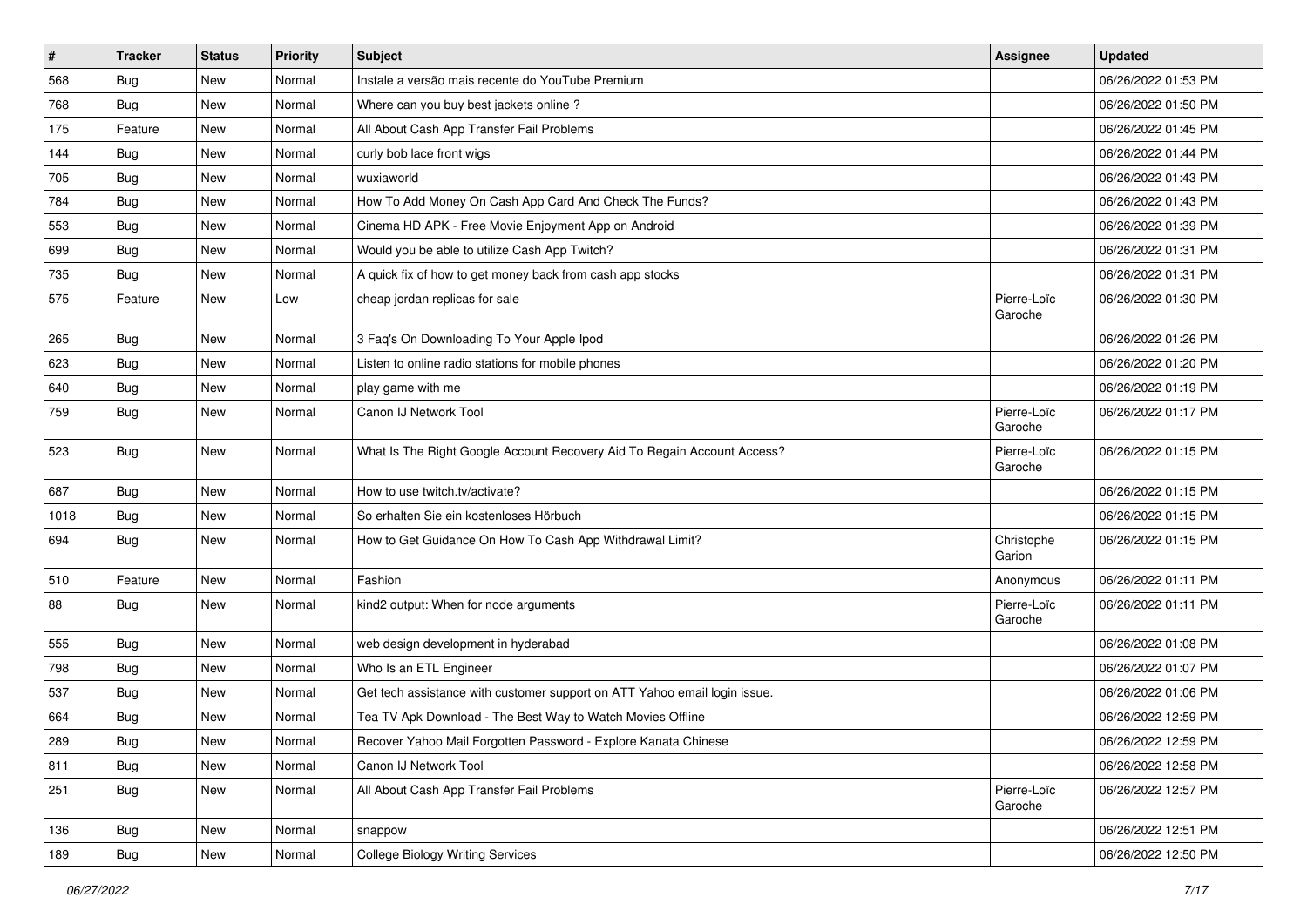| $\sharp$ | <b>Tracker</b> | <b>Status</b> | <b>Priority</b> | Subject                                                                              | <b>Assignee</b>        | <b>Updated</b>      |
|----------|----------------|---------------|-----------------|--------------------------------------------------------------------------------------|------------------------|---------------------|
| 922      | Bug            | New           | Normal          | Why Is The Need For Assignment Writing Services?                                     |                        | 06/26/2022 12:42 PM |
| 228      | <b>Bug</b>     | <b>New</b>    | Normal          | Why Does Cash App Transaction Failed? - Here Is the Answer                           |                        | 06/26/2022 12:40 PM |
| 783      | Bug            | New           | Normal          | How Do I Determine The Reasons And Solutions To Fix Cash App Transfer Failed?        |                        | 06/26/2022 12:30 PM |
| 263      | Feature        | New           | Normal          | Wrecked Car Is Nothing But A Worthless                                               | Pierre-Loïc<br>Garoche | 06/26/2022 12:27 PM |
| 749      | Bug            | New           | Normal          | The Best Bubble Shooter Game for Android                                             |                        | 06/26/2022 12:12 PM |
| 941      | Bug            | New           | Normal          | is Disney Now and Disney Plus different?                                             |                        | 06/26/2022 12:10 PM |
| 1115     | Bug            | New           | Normal          | How to access your saved favorite Tiktok                                             |                        | 06/26/2022 12:01 PM |
| 466      | <b>Bug</b>     | New           | Normal          | Floor Stripping Westchester MA                                                       |                        | 06/26/2022 11:57 AM |
| 549      | Bug            | New           | Normal          | Radio Luisteren                                                                      |                        | 06/26/2022 11:56 AM |
| 260      | <b>Bug</b>     | New           | Normal          | Web Design Services Near Me                                                          |                        | 06/26/2022 11:55 AM |
| 491      | Feature        | New           | Normal          | Automatically download and paste Reddit wallpapers into Windows                      |                        | 06/26/2022 11:49 AM |
| 264      | <b>Bug</b>     | New           | Normal          | We Buy Your Unwanted Car                                                             | Corentin<br>Lauverjat  | 06/26/2022 11:42 AM |
| 150      | <b>Bug</b>     | New           | Normal          | dfgh                                                                                 |                        | 06/26/2022 11:41 AM |
| 702      | Bug            | New           | Normal          | Avail Chime Customer Service to know How To Get Chime Bank Statement                 |                        | 06/26/2022 11:41 AM |
| 500      | <b>Bug</b>     | New           | Normal          | Simply contact the technical team, to find the solution to cash app refund problems. | Pierre-Loïc<br>Garoche | 06/26/2022 11:36 AM |
| 194      | <b>Bug</b>     | New           | Normal          | lace closure wigs                                                                    |                        | 06/26/2022 11:34 AM |
| 1120     | Bug            | New           | Normal          | Summary of 5 best coloring apps on phones                                            |                        | 06/26/2022 11:32 AM |
| 231      | <b>Bug</b>     | New           | Normal          | Is the ringtone download difficult or not?                                           | Pierre-Loïc<br>Garoche | 06/26/2022 11:30 AM |
| 777      | <b>Bug</b>     | New           | Normal          | Obtain driving instructions using Google Maps.                                       |                        | 06/26/2022 11:30 AM |
| 522      | Feature        | New           | Normal          | Can You Check App Limits, If Cash app won't let me send money?                       |                        | 06/26/2022 11:29 AM |
| 495      | <b>Bug</b>     | New           | Normal          | Twitch Clip Downloader Download Twitch Clips Online 2021                             |                        | 06/26/2022 11:27 AM |
| 230      | Bug            | New           | Normal          | Add Money To Cash App Card - Auto Cash Apps                                          |                        | 06/26/2022 11:25 AM |
| 258      | <b>Bug</b>     | New           | Normal          | Fake Nike Dunk High AMBUSH Deep Royal                                                |                        | 06/26/2022 11:25 AM |
| 698      | Feature        | New           | Normal          | Connect with cash app representative to ask about cash app flip scam                 |                        | 06/26/2022 11:24 AM |
| 574      | Bug            | New           | Normal          | How to fix the Epson printer offline issue due to a wired connection?                |                        | 06/26/2022 11:19 AM |
| 620      | <b>Bug</b>     | New           | Normal          | Viagra Meds: Fastest & Quick Delivery On Your Doorstep - USA                         |                        | 06/26/2022 11:15 AM |
| 604      | <b>Bug</b>     | New           | Normal          | Idle Game Online                                                                     |                        | 06/26/2022 11:11 AM |
| 473      | <b>Bug</b>     | New           | Normal          | Floor Stripping Arlington MA                                                         |                        | 06/26/2022 11:10 AM |
| 685      | <b>Bug</b>     | New           | Low             | youtube thumbnail downloader                                                         | Pierre-Loïc<br>Garoche | 06/26/2022 11:07 AM |
| 257      | <b>Bug</b>     | New           | Normal          | Best latte machines                                                                  |                        | 06/26/2022 11:07 AM |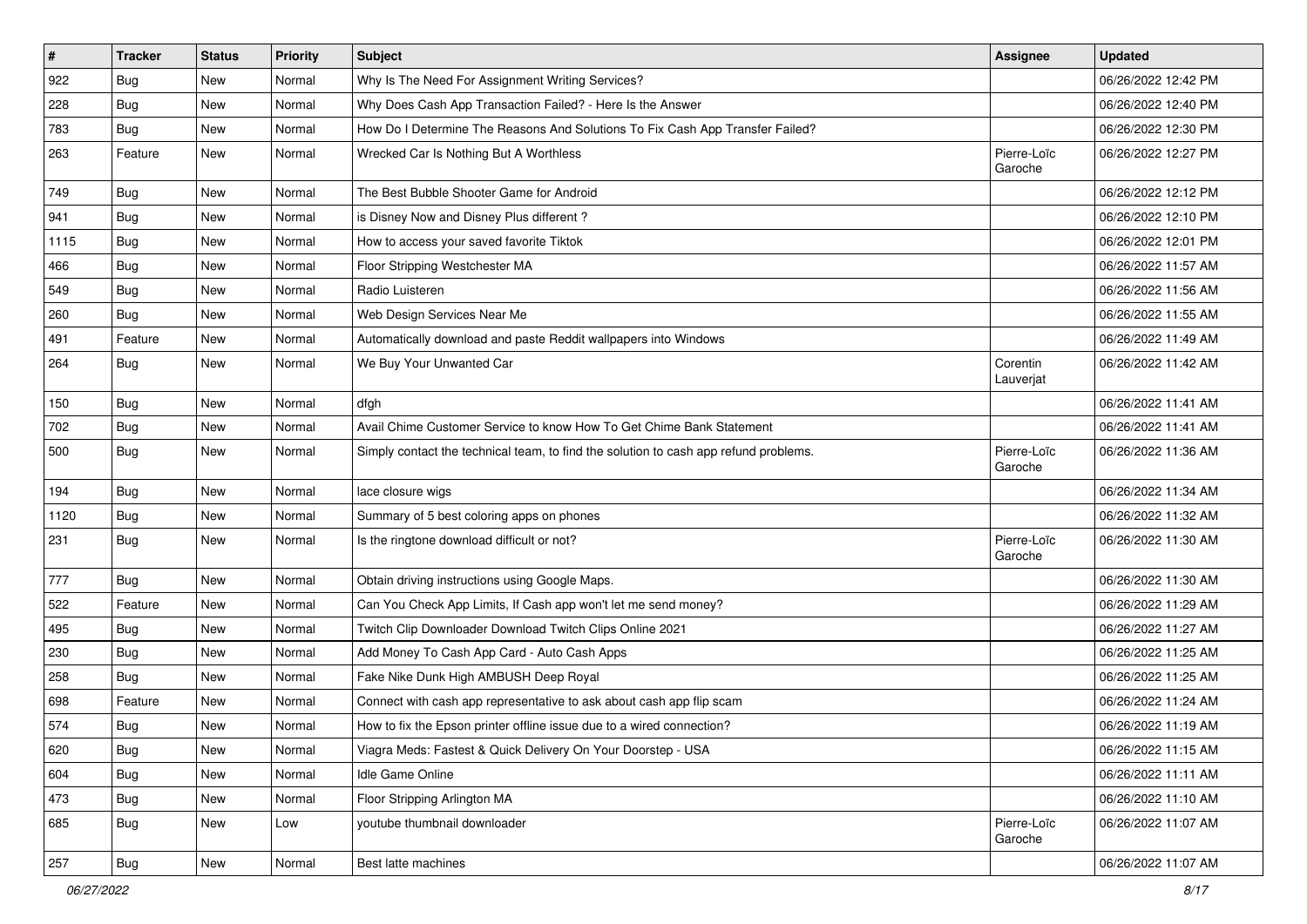| $\sharp$ | <b>Tracker</b> | <b>Status</b> | <b>Priority</b> | <b>Subject</b>                                                                                                                                           | <b>Assignee</b>      | <b>Updated</b>      |
|----------|----------------|---------------|-----------------|----------------------------------------------------------------------------------------------------------------------------------------------------------|----------------------|---------------------|
| 788      | Bug            | New           | Normal          | Intro Maker Mod APK                                                                                                                                      |                      | 06/26/2022 11:01 AM |
| 541      | Bug            | <b>New</b>    | Normal          | How to fix the cash app payment failed errors?                                                                                                           |                      | 06/26/2022 11:01 AM |
| 470      | Bug            | New           | Normal          | Commercial Floor Cleaning Westchester MA                                                                                                                 |                      | 06/26/2022 10:56 AM |
| 140      | Bug            | New           | Normal          | sugarbalanceusa                                                                                                                                          |                      | 06/26/2022 10:54 AM |
| 567      | Bug            | <b>New</b>    | Normal          | Singapore assignment help                                                                                                                                |                      | 06/26/2022 10:52 AM |
| 118      | <b>Bug</b>     | New           | Normal          | golf                                                                                                                                                     | Anonymous            | 06/26/2022 10:39 AM |
| 547      | Bug            | New           | Normal          | Get rid of the issue of cash app down by calling experts.                                                                                                |                      | 06/26/2022 10:38 AM |
| 952      | <b>Bug</b>     | New           | Normal          | Canon IJ Network Tool                                                                                                                                    |                      | 06/26/2022 10:35 AM |
| 577      | <b>Bug</b>     | New           | Normal          | Follow these easy steps to make Admiral Casino Login                                                                                                     |                      | 06/26/2022 10:30 AM |
| 812      | Feature        | New           | Normal          | canon.com/ijsetup                                                                                                                                        |                      | 06/26/2022 10:21 AM |
| 662      | <b>Bug</b>     | New           | Normal          | Oreo TV Download - The Easiest Way to Watch Live TV                                                                                                      |                      | 06/26/2022 10:14 AM |
| 581      | Bug            | New           | Normal          | E-Learning Course Help                                                                                                                                   |                      | 06/26/2022 10:14 AM |
| 597      | Bug            | New           | Normal          | Universo s / f Download                                                                                                                                  |                      | 06/26/2022 10:14 AM |
| 617      | <b>Bug</b>     | New           | Normal          | Buy Vidalista Tablets (Tadalafil) at [\$25 OFF + Free Shipping] Vidalistatablets                                                                         |                      | 06/26/2022 10:11 AM |
| 214      | Feature        | New           | Normal          | Five Christmas Apps For Apple Users                                                                                                                      |                      | 06/26/2022 10:10 AM |
| 967      | Feature        | New           | Normal          | stream live nfl games free online                                                                                                                        |                      | 06/26/2022 10:09 AM |
| 190      | Bug            | New           | Normal          | All About Cash App Transfer Fail Problems                                                                                                                |                      | 06/26/2022 10:07 AM |
| 215      | <b>Bug</b>     | New           | Normal          | How For Top Level Cell Phone For You                                                                                                                     |                      | 06/26/2022 10:03 AM |
| 372      | Bug            | New           | Normal          | Auto Transport Services in Arlington County VA                                                                                                           |                      | 06/26/2022 10:03 AM |
| 184      | <b>Bug</b>     | New           | Normal          | Affordable Business Writing Services                                                                                                                     |                      | 06/26/2022 09:46 AM |
| 642      | Bug            | New           | Normal          | thong tin thoi tiet ngay hom nay                                                                                                                         |                      | 06/26/2022 09:45 AM |
| 993      | <b>Bug</b>     | New           | Normal          | IO Games Free Online                                                                                                                                     |                      | 06/26/2022 09:41 AM |
| 652      | Bug            | New           | Normal          | <b>Sesame Health Benefits</b>                                                                                                                            |                      | 06/26/2022 09:38 AM |
| 400      | <b>Bug</b>     | New           | Normal          | Office Moving Services in Potomac MD                                                                                                                     |                      | 06/26/2022 09:28 AM |
| 799      | <b>Bug</b>     | New           | Normal          | Who Is an ETL Engineer                                                                                                                                   |                      | 06/26/2022 09:27 AM |
| 989      | <b>Bug</b>     | New           | Normal          | Barewoods Wax Cigar                                                                                                                                      |                      | 06/26/2022 09:19 AM |
| 1111     | <b>Bug</b>     | New           | Normal          | LOLBeans is a fun battle royale game where you race with other players while avoiding obstacles. Reach the end<br>of the course in competitive gameplay! |                      | 06/26/2022 09:17 AM |
| 167      | Bug            | New           | Normal          | instant loan without documents                                                                                                                           | Anonymous            | 06/26/2022 09:16 AM |
| 706      | <b>Bug</b>     | New           | Normal          | How Can You Cancel A Cash App Payment Without Any Prior Information?                                                                                     |                      | 06/26/2022 09:13 AM |
| 770      | Bug            | New           | Normal          | Canon IJ Network Tool                                                                                                                                    |                      | 06/26/2022 09:12 AM |
| 1109     | Feature        | New           | Normal          | Six Guns Mod Apk Answers Your Questions                                                                                                                  | Christophe<br>Garion | 06/26/2022 09:12 AM |
| 613      | <b>Bug</b>     | New           | Normal          | Buy Aspadol 100mg Tab Online in US, UK, AU   Erospharmacy                                                                                                |                      | 06/26/2022 09:10 AM |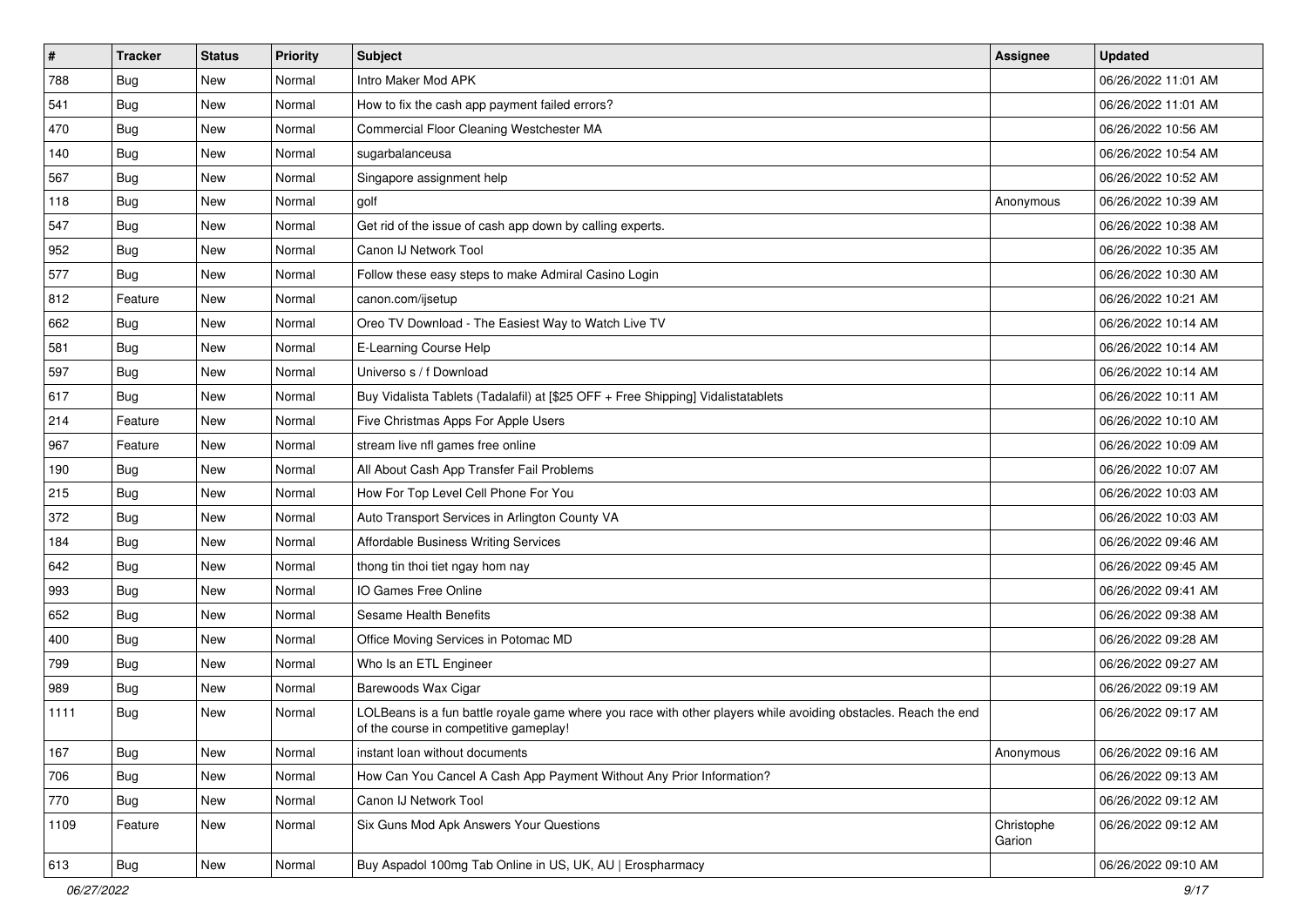| $\vert$ # | <b>Tracker</b> | <b>Status</b> | <b>Priority</b> | Subject                                                               | <b>Assignee</b>        | <b>Updated</b>      |
|-----------|----------------|---------------|-----------------|-----------------------------------------------------------------------|------------------------|---------------------|
| 142       | Feature        | New           | Normal          | About ashimary hair                                                   |                        | 06/26/2022 09:07 AM |
| 115       | <b>Bug</b>     | New           | Normal          | <b>NFL LIVE STREAM</b>                                                |                        | 06/26/2022 08:48 AM |
| 958       | <b>Bug</b>     | New           | Normal          | Avail Cash app support service to know Sutton bank cash app number    |                        | 06/26/2022 08:46 AM |
| 658       | <b>Bug</b>     | New           | Normal          | <b>Watermelon Nutrition Facts And Health Benefits</b>                 |                        | 06/26/2022 08:33 AM |
| 578       | Feature        | New           | High            | Derrick Gore                                                          | Pierre-Loïc<br>Garoche | 06/26/2022 08:32 AM |
| 984       | <b>Bug</b>     | New           | Normal          | How to disable, permanently delete Twitter account on phone, PC       |                        | 06/26/2022 08:28 AM |
| 747       | <b>Bug</b>     | New           | Normal          | How to Install Tyflex Plus on Your Android Device                     |                        | 06/26/2022 08:16 AM |
| 551       | <b>Bug</b>     | New           | Normal          | Why Do Students Need Online Best Dissertation Writing Services?       |                        | 06/26/2022 08:15 AM |
| 216       | Feature        | New           | High            | Barry Keoghan                                                         | Pierre-Loïc<br>Garoche | 06/26/2022 08:04 AM |
| 874       | Bug            | New           | Normal          | Cómo descargar Minecraft Apk                                          |                        | 06/26/2022 08:01 AM |
| 767       | Bug            | New           | Normal          | apkmod                                                                |                        | 06/26/2022 07:59 AM |
| 963       | Feature        | New           | Normal          | Why I am not getting cool cash app card designs- call experts         |                        | 06/26/2022 07:52 AM |
| 570       | Bug            | New           | Normal          | What is Sutton bank cash app customer service phone number?           | Pierre-Loïc<br>Garoche | 06/26/2022 07:49 AM |
| 1102      | <b>Bug</b>     | New           | Normal          | Charlottesville Travel Guide ?                                        |                        | 06/26/2022 07:44 AM |
| 517       | Bug            | New           | Normal          | Proficient tips to take help of cash app support professionals:       |                        | 06/26/2022 07:34 AM |
| 475       | <b>Bug</b>     | New           | Normal          | Floor Cleaning Arlington MA                                           |                        | 06/26/2022 07:33 AM |
| 498       | <b>Bug</b>     | New           | Normal          | Téléchargeur SoundCloud : SoundCloud en Mp3                           | Christophe<br>Garion   | 06/26/2022 07:29 AM |
| 492       | Bug            | New           | Normal          | HD Streamz MOD APK v3.5.5 (Keine Werbung)                             |                        | 06/26/2022 07:29 AM |
| 153       | <b>Bug</b>     | New           | Normal          | urgent loan online                                                    | Christophe<br>Garion   | 06/26/2022 07:22 AM |
| 964       | <b>Bug</b>     | New           | Normal          | Can I Fix Cash App Transfer Failed Issues By Adding Sufficient Funds? |                        | 06/26/2022 07:21 AM |
| 771       | Bug            | New           | Normal          | united airlines baggage policy                                        |                        | 06/26/2022 07:19 AM |
| 960       | Feature        | New           | Normal          | Zooming Instagram Picture In Full HD                                  | Pierre-Loïc<br>Garoche | 06/26/2022 07:18 AM |
| 682       | Bug            | New           | Normal          | Does Facebook customer service live chat allow to speak with someone? |                        | 06/26/2022 07:17 AM |
| 520       | <b>Bug</b>     | New           | Normal          | What Is The Major Role Of Cash.app/Help and Support Page?             |                        | 06/26/2022 07:10 AM |
| 200       | Bug            | New           | Normal          | uiopi[o                                                               |                        | 06/26/2022 07:06 AM |
| 814       | <b>Bug</b>     | New           | Normal          | Stage Fright Cure                                                     | Pierre-Loïc<br>Garoche | 06/26/2022 07:04 AM |
| 628       | <b>Bug</b>     | New           | Normal          | CV reviewing services!                                                |                        | 06/26/2022 06:49 AM |
| 657       | Bug            | New           | Normal          | Coconut Nutrition Facts And Health Benefits                           |                        | 06/26/2022 06:45 AM |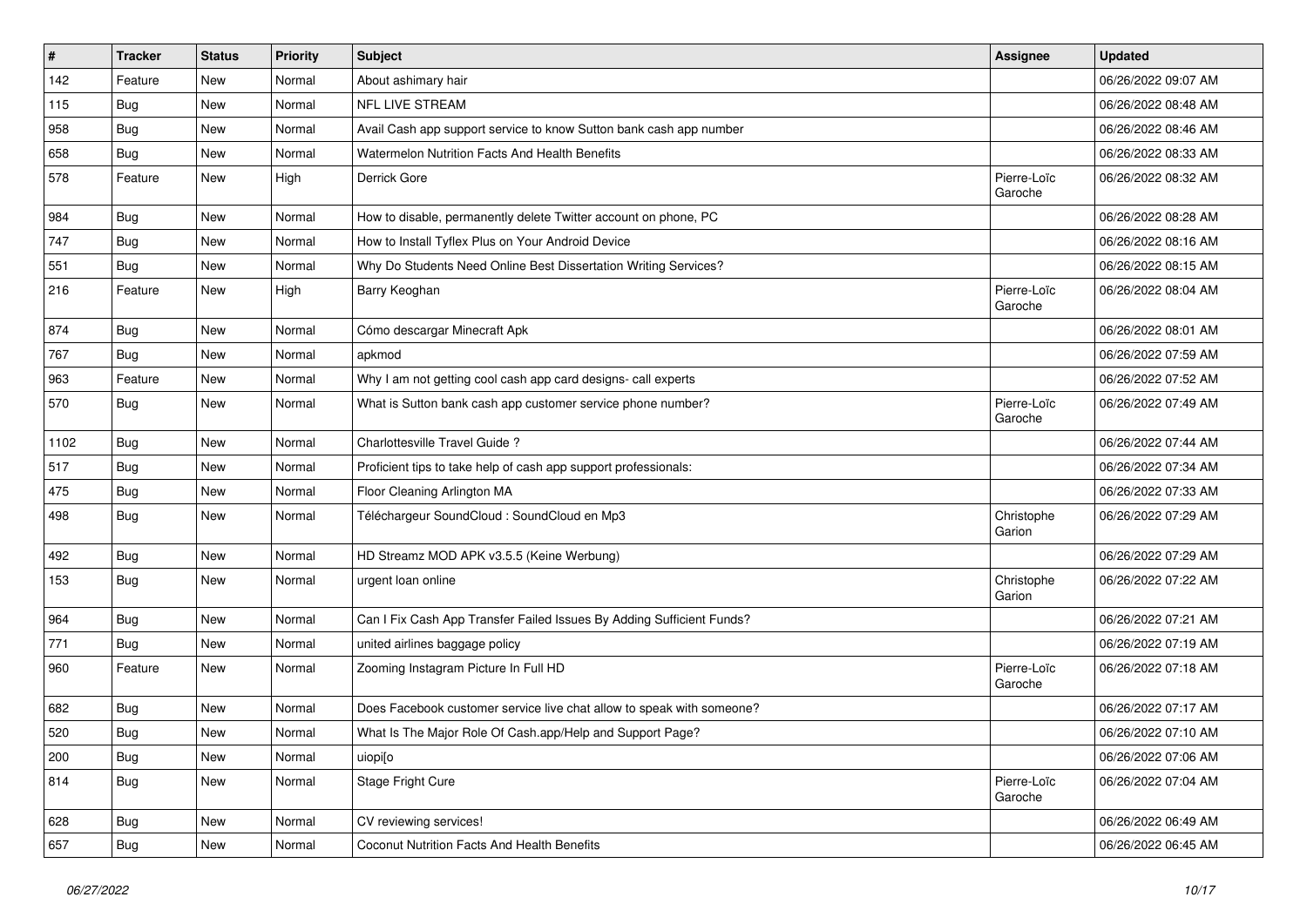| #   | <b>Tracker</b> | <b>Status</b> | <b>Priority</b> | Subject                                                                      | Assignee               | <b>Updated</b>      |
|-----|----------------|---------------|-----------------|------------------------------------------------------------------------------|------------------------|---------------------|
| 627 | <b>Bug</b>     | New           | Normal          | <b>HELO</b>                                                                  |                        | 06/26/2022 06:42 AM |
| 638 | <b>Bug</b>     | New           | Normal          | Run 3 game                                                                   |                        | 06/26/2022 06:31 AM |
| 217 | Bug            | New           | Normal          | How this service matter most?                                                |                        | 06/26/2022 06:31 AM |
| 718 | <b>Bug</b>     | New           | High            | Solve Complex Accounting Assignments                                         | Hamza<br>Bourbouh      | 06/26/2022 06:17 AM |
| 728 | <b>Bug</b>     | New           | Normal          | Will Cash App refund money if scammed? Hitches With Optimum Ease             |                        | 06/26/2022 06:15 AM |
| 714 | Bug            | New           | Normal          | Cuevana 3 Premium - Enjoy Your Favorite Movies and TV Shows on Your Smart TV |                        | 06/26/2022 06:14 AM |
| 281 | Feature        | New           | Normal          | what are the types of Ringtones?                                             | Anonymous              | 06/26/2022 06:00 AM |
| 977 | Bug            | New           | Normal          | Fans of the Old Country will like this book.                                 |                        | 06/26/2022 05:54 AM |
| 572 | Feature        | New           | Normal          | New features of WhatsApp Plus on Android phones                              | Pierre-Loïc<br>Garoche | 06/26/2022 05:54 AM |
| 609 | Bug            | <b>New</b>    | High            | Online Trusted Medicine Store in US for Health - Genericmedsupply            |                        | 06/26/2022 05:43 AM |
| 665 | Feature        | New           | Normal          | Look for a dedicated help with finance assignment                            |                        | 06/26/2022 05:42 AM |
| 990 | <b>Bug</b>     | New           | Normal          | Mushrooms                                                                    |                        | 06/26/2022 05:41 AM |
| 116 | Bug            | New           | Normal          | aertaeyg                                                                     |                        | 06/26/2022 05:38 AM |
| 481 | Bug            | New           | Normal          | Nur Online Shop                                                              |                        | 06/26/2022 05:37 AM |
| 198 | <b>Bug</b>     | New           | Normal          | DR. RECKEWEG R42 (HAEMOVENIN) (22ML)                                         |                        | 06/26/2022 05:31 AM |
| 772 | Bug            | New           | Normal          | united airlines baggage policy                                               |                        | 06/26/2022 05:25 AM |
| 639 | <b>Bug</b>     | New           | Normal          | thong tin chinh xac                                                          |                        | 06/26/2022 05:25 AM |
| 569 | <b>Bug</b>     | New           | Normal          | What is the incoming and outgoing mail server for Outlook IMAP settings?     | Pierre-Loïc<br>Garoche | 06/26/2022 05:23 AM |
| 946 | <b>Bug</b>     | New           | Normal          | What is Plex and Is Plex Legal?                                              |                        | 06/26/2022 05:23 AM |
| 211 | <b>Bug</b>     | New           | Normal          | Problem in Cash App rebate? Call Cash App customer service number for help.  |                        | 06/26/2022 05:19 AM |
| 128 | Bug            | New           | Normal          | dfgbd                                                                        |                        | 06/26/2022 05:07 AM |
| 465 | <b>Bug</b>     | New           | Normal          | Carpet Cleaning Westchester MA                                               |                        | 06/26/2022 05:07 AM |
| 717 | Bug            | New           | Normal          | Disney Plus Apk - Watch Movies and TV Shows on Your Device                   |                        | 06/26/2022 04:56 AM |
| 680 | Feature        | New           | Normal          | Word Jewels 2                                                                |                        | 06/26/2022 04:55 AM |
| 92  | <b>Bug</b>     | New           | High            | expression should have been normalized in EMF backend                        | Pierre-Loïc<br>Garoche | 06/26/2022 04:37 AM |
| 686 | <b>Bug</b>     | New           | Normal          | Welcome To The Most Demandable Mahipalpur Escorts Agency                     |                        | 06/26/2022 04:37 AM |
| 950 | Bug            | New           | Normal          | ij.start canon                                                               |                        | 06/26/2022 04:35 AM |
| 310 | <b>Bug</b>     | New           | Normal          | Mattress Cleaning Services in Virginia Beach VA                              |                        | 06/26/2022 04:33 AM |
| 197 | <b>Bug</b>     | New           | Normal          | SBL JABORANDI PLUS HAIR OIL - COMPLETE SCALP CARE (100ML)                    |                        | 06/26/2022 04:26 AM |
| 521 | Feature        | New           | Normal          | Check out the Cash app Card balance for an overdraft.                        | Pierre-Loïc<br>Garoche | 06/26/2022 04:22 AM |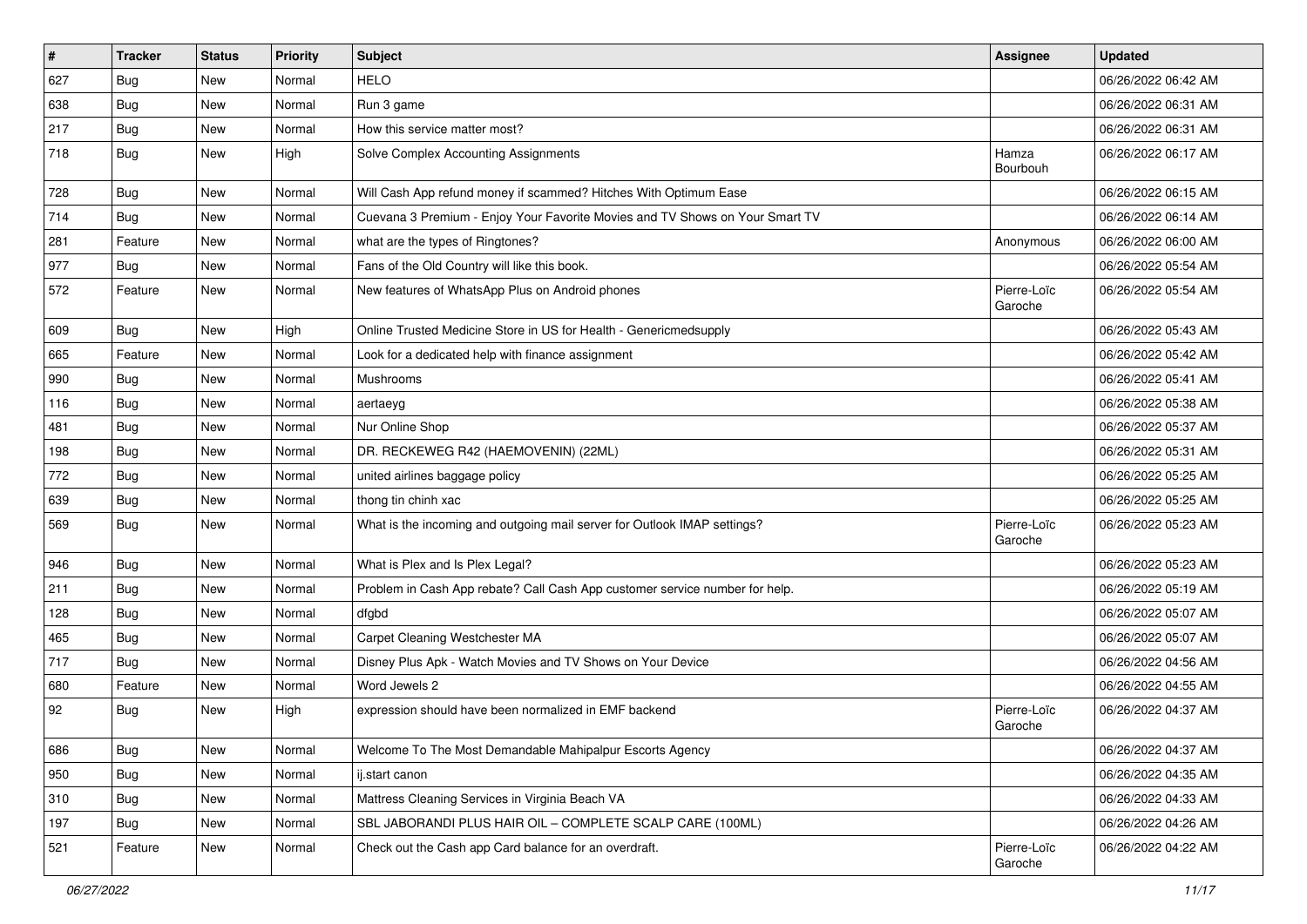| $\sharp$ | <b>Tracker</b> | <b>Status</b> | <b>Priority</b> | <b>Subject</b>                                                     | <b>Assignee</b>        | <b>Updated</b>      |
|----------|----------------|---------------|-----------------|--------------------------------------------------------------------|------------------------|---------------------|
| 476      | Feature        | New           | High            | <b>American Airlines Reservations</b>                              |                        | 06/26/2022 04:14 AM |
| 829      | Bug            | New           | Normal          | Write My Dissertation For Me UK                                    | Pierre-Loïc<br>Garoche | 06/26/2022 04:13 AM |
| 935      | Bug            | New           | Normal          | MovieBox Pro Apk - Watch Movies and TV Shows on Your Android Phone |                        | 06/26/2022 04:11 AM |
| 244      | Bug            | New           | Normal          | Quels sont les avantages des stations de radio en ligne.           |                        | 06/26/2022 03:48 AM |
| 528      | <b>Bug</b>     | New           | Normal          | Korean Mag                                                         |                        | 06/26/2022 03:41 AM |
| 557      | Feature        | New           | Normal          | <b>Business Law Assignment Help</b>                                |                        | 06/26/2022 03:01 AM |
| 779      | Feature        | New           | Normal          | Latest Whatsapp groups for Teens                                   | Pierre-Loïc<br>Garoche | 06/26/2022 02:43 AM |
| 677      | <b>Bug</b>     | New           | Normal          | Logo Design Services Near Me                                       |                        | 06/26/2022 02:32 AM |
| 243      | Feature        | New           | Normal          | Reconstruir la pandilla de la mafia en Gangstar Vegas MOD APK      |                        | 06/26/2022 02:20 AM |
| 621      | <b>Bug</b>     | New           | Normal          | Buy All Modafinil & Armodafinil Tablets @Buy Modafinil US          |                        | 06/26/2022 02:20 AM |
| 741      | Bug            | New           | Normal          | <b>Blockchain Technology Solutions</b>                             |                        | 06/26/2022 02:19 AM |
| 612      | Bug            | New           | Normal          | Luxury Slingshot Rental                                            |                        | 06/26/2022 02:02 AM |
| 994      | Feature        | New           | Normal          | Cricut.com/setup                                                   |                        | 06/26/2022 02:00 AM |
| 586      | Bug            | New           | Normal          | Best Modifications For Your Mobile Phone                           |                        | 06/26/2022 01:51 AM |
| 161      | <b>Bug</b>     | New           | Normal          | dfdrtyuio                                                          |                        | 06/26/2022 01:46 AM |
| 480      | Bug            | New           | Normal          | Nur Online Shop                                                    |                        | 06/26/2022 01:32 AM |
| 259      | <b>Bug</b>     | New           | Normal          | call center services                                               |                        | 06/26/2022 01:30 AM |
| 542      | Bug            | New           | Normal          | Web N Logo Design                                                  |                        | 06/26/2022 01:28 AM |
| 554      | <b>Bug</b>     | New           | Normal          | XvideoStudio Video Editor APK Free Download on TechToDown          |                        | 06/26/2022 01:18 AM |
| 171      | Feature        | New           | Normal          | loan management system                                             |                        | 06/26/2022 01:13 AM |
| 931      | Feature        | New           | High            | Situs Judi Slot Online apel888                                     | Pierre-Loïc<br>Garoche | 06/26/2022 01:07 AM |
| 352      | <b>Bug</b>     | <b>New</b>    | Normal          | Tile & Grout Cleaning Services in Chesapeake VA                    |                        | 06/26/2022 01:05 AM |
| 659      | Bug            | New           | Normal          | Olive Oil Properties And Health Benefits                           |                        | 06/26/2022 12:59 AM |
| 650      | <b>Bug</b>     | New           | Normal          | <b>Cherries Health Benefits</b>                                    |                        | 06/26/2022 12:57 AM |
| 202      | <b>Bug</b>     | New           | Normal          | blonde wig                                                         |                        | 06/26/2022 12:52 AM |
| 618      | <b>Bug</b>     | New           | Normal          | Buy Steroids Online with OurMedicnes.com   Best Quality Steroids   |                        | 06/26/2022 12:42 AM |
| 671      | <b>Bug</b>     | New           | Normal          | Hot games                                                          | Pierre-Loïc<br>Garoche | 06/26/2022 12:40 AM |
| 587      | <b>Bug</b>     | New           | Normal          | Why Picsart Pro Offers Great Features                              |                        | 06/26/2022 12:18 AM |
| 602      | <b>Bug</b>     | New           | Normal          | Best Essay Writing Service UK                                      | Pierre-Loïc<br>Garoche | 06/26/2022 12:16 AM |
| 563      | <b>Bug</b>     | New           | Normal          | Understanding the Difference Between Free and Paid Mod Apks        |                        | 06/26/2022 12:15 AM |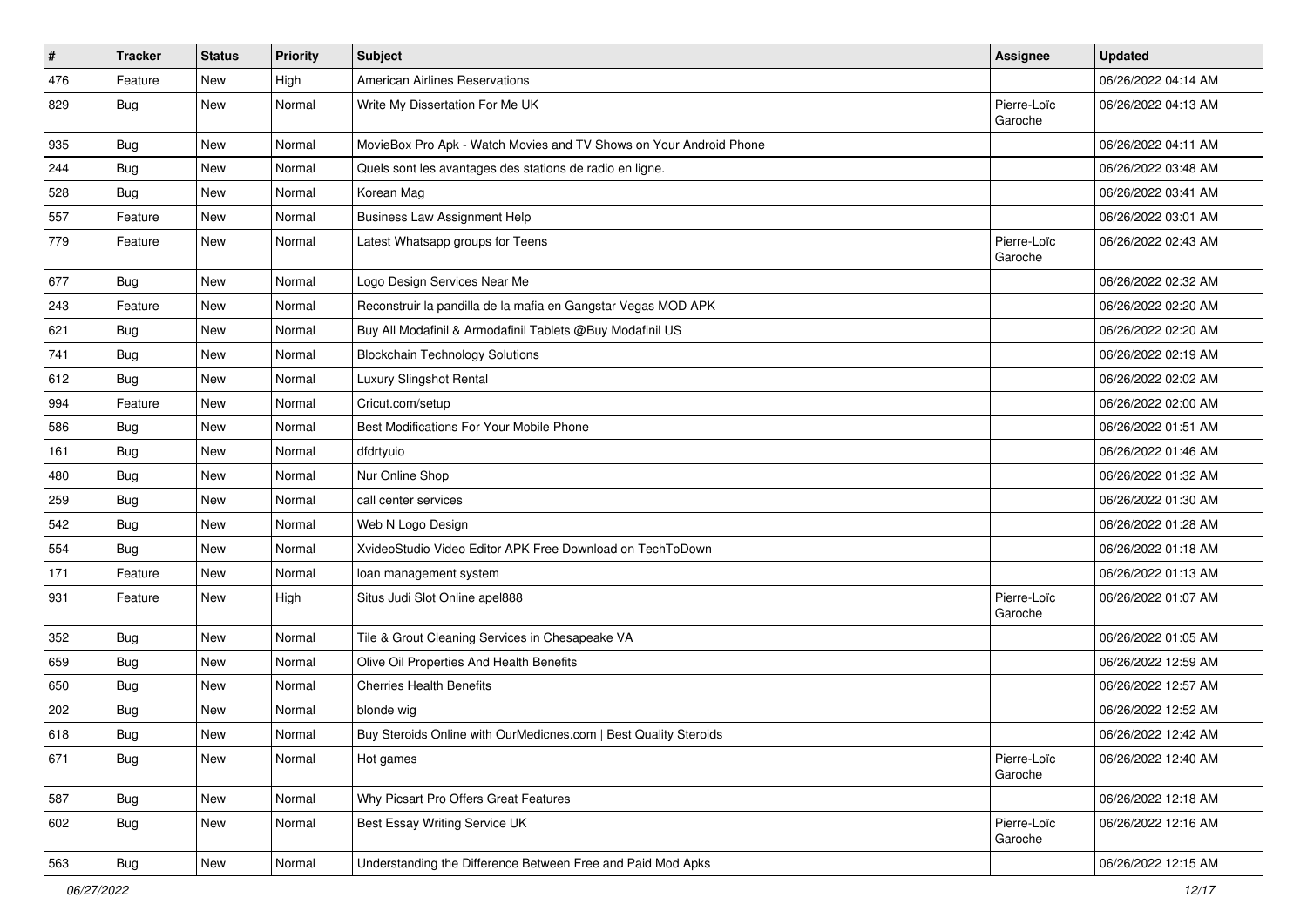| $\pmb{\#}$ | <b>Tracker</b> | <b>Status</b> | <b>Priority</b> | Subject                                                                                                 | Assignee               | <b>Updated</b>      |
|------------|----------------|---------------|-----------------|---------------------------------------------------------------------------------------------------------|------------------------|---------------------|
| 708        | <b>Bug</b>     | New           | Normal          | Efficient ways to proceed with the cash app dispute process?                                            |                        | 06/26/2022 12:08 AM |
| 648        | Feature        | <b>New</b>    | Normal          | <b>Plum Health Benefits</b>                                                                             |                        | 06/26/2022 12:08 AM |
| 630        | Bug            | New           | Normal          | How Can I Load Cash App Card at Walmart straight away?                                                  |                        | 06/26/2022 12:04 AM |
| 635        | <b>Bug</b>     | <b>New</b>    | Normal          | Buy Steroids Online with OurMedicnes.com   Best Quality Steroids                                        |                        | 06/26/2022 12:01 AM |
| 968        | Feature        | <b>New</b>    | Normal          | watch nfl online free live streaming                                                                    |                        | 06/25/2022 11:52 PM |
| 558        | Feature        | <b>New</b>    | Normal          | <b>Stunning Classic Sofas</b>                                                                           |                        | 06/25/2022 11:46 PM |
| 954        | Bug            | New           | Normal          | AZ Screen Recorder Mod                                                                                  |                        | 06/25/2022 11:24 PM |
| 227        | Bug            | New           | Normal          | Cash App Help & Solutions - Here You Will Get Better Assistance                                         |                        | 06/25/2022 11:21 PM |
| 583        | <b>Bug</b>     | <b>New</b>    | High            | Need the Cash app customer service phone number?                                                        |                        | 06/25/2022 11:18 PM |
| 477        | Bug            | <b>New</b>    | Normal          | What Does Online Coupon Mean?                                                                           |                        | 06/25/2022 11:15 PM |
| 742        | <b>Bug</b>     | New           | Normal          | How Long Does Cash App Support Take To Respond For A Better Support?                                    |                        | 06/25/2022 11:00 PM |
| 479        | <b>Bug</b>     | New           | Normal          | Limousine Service Bellevue WA                                                                           |                        | 06/25/2022 10:54 PM |
| 955        | Bug            | <b>New</b>    | Normal          | How Long Does Verification Take On Cash App If You Apply For The Verification?                          | Christophe<br>Garion   | 06/25/2022 10:50 PM |
| 63         | Feature        | <b>New</b>    | Normal          | Skip normalization step in mutation generation if it possible                                           | Pierre-Loïc<br>Garoche | 06/25/2022 10:31 PM |
| 763        | Bug            | <b>New</b>    | High            | How to Make a Ringtone on Your iPhone                                                                   |                        | 06/25/2022 10:31 PM |
| 800        | Bug            | <b>New</b>    | Normal          | Who Is an ETL Engineer                                                                                  |                        | 06/25/2022 10:31 PM |
| 1114       | <b>Bug</b>     | New           | Normal          | To control the car, all you must do is click to go left or right and release the button to go straight. |                        | 06/25/2022 10:15 PM |
| 956        | <b>Bug</b>     | New           | Normal          | FNF Free Mods Online                                                                                    |                        | 06/25/2022 09:59 PM |
| 546        | Feature        | <b>New</b>    | Normal          | Quickbooks Error                                                                                        |                        | 06/25/2022 09:58 PM |
| 1106       | <b>Bug</b>     | New           | Normal          | How Do I Get Cash App ++ Without Confronting Any Technical Glitches?                                    |                        | 06/25/2022 09:53 PM |
| 185        | <b>Bug</b>     | <b>New</b>    | Normal          | Non-Plagiarized Research Writing                                                                        |                        | 06/25/2022 09:34 PM |
| 710        | Bug            | New           | Normal          | Take Necessary Assistance If You Are Unable Activate Cash App Card                                      |                        | 06/25/2022 09:26 PM |
| 806        | Feature        | <b>New</b>    | Normal          | Go everywhere thanks to mapquest driving directions                                                     |                        | 06/25/2022 09:13 PM |
| 1103       | Bug            | <b>New</b>    | Normal          | Idle game fix bug                                                                                       |                        | 06/25/2022 09:08 PM |
| 979        | Bug            | New           | Normal          | Free Gas Cards for the Unemployed                                                                       |                        | 06/25/2022 09:02 PM |
| 668        | <b>Bug</b>     | New           | Normal          | Get to know Cash App Refund Process here                                                                |                        | 06/25/2022 08:53 PM |
| 731        | Bug            | New           | Normal          | Avail Of Cash App Customer Service If Unable To Down Cash App Mobile App?                               |                        | 06/25/2022 08:36 PM |
| 615        | Bug            | New           | Normal          | CheapestMedsShop   100% Safe Medicines Online in USA UK & AUS.                                          |                        | 06/25/2022 08:36 PM |
| 196        | Bug            | New           | Normal          | Homoeobazaar For Homeopathy Medicines                                                                   |                        | 06/25/2022 08:34 PM |
| 695        | <b>Bug</b>     | New           | Normal          | Refer Listas IPTV Apk                                                                                   |                        | 06/25/2022 08:23 PM |
| 484        | Bug            | New           | Normal          | UK best essay writing service                                                                           |                        | 06/25/2022 08:18 PM |
| 600        | Bug            | New           | Normal          | Play Store Pro                                                                                          |                        | 06/25/2022 08:17 PM |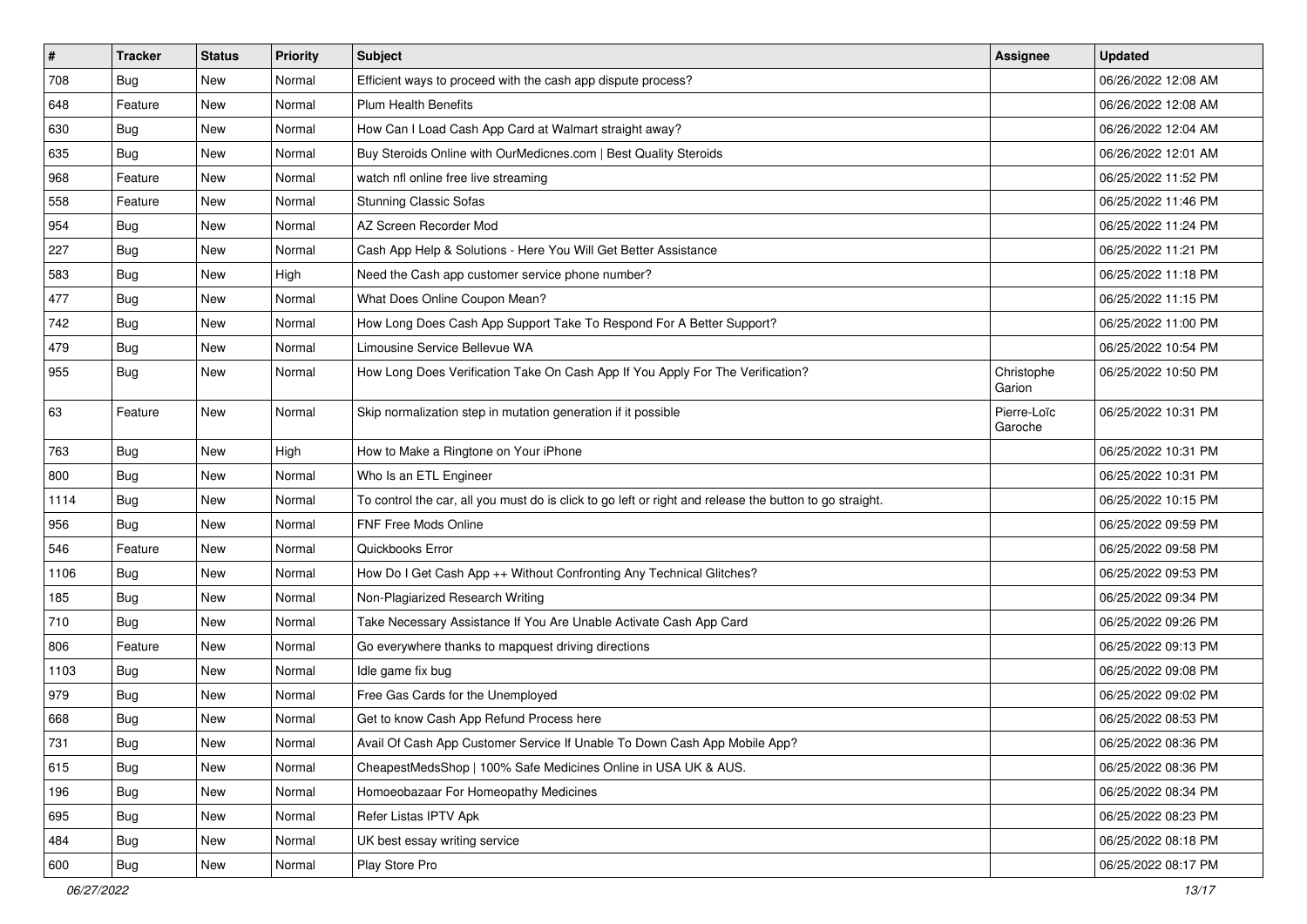| $\vert$ # | <b>Tracker</b> | <b>Status</b> | <b>Priority</b> | <b>Subject</b>                                                                   | <b>Assignee</b>      | <b>Updated</b>      |
|-----------|----------------|---------------|-----------------|----------------------------------------------------------------------------------|----------------------|---------------------|
| 225       | Bug            | New           | Normal          | instant personal loan                                                            |                      | 06/25/2022 08:11 PM |
| 450       | Bug            | <b>New</b>    | Normal          | Floor Stripping Quincy MA                                                        |                      | 06/25/2022 08:06 PM |
| 552       | Feature        | New           | Normal          | Radio rfm and the benefits of radio rfm                                          |                      | 06/25/2022 08:02 PM |
| 457       | <b>Bug</b>     | New           | Normal          | Carpet Cleaning Medford MA                                                       |                      | 06/25/2022 07:36 PM |
| 527       | Feature        | New           | Normal          | My Teachers                                                                      |                      | 06/25/2022 07:28 PM |
| 704       | Bug            | New           | Normal          | Reach support team of Chime Customer Service for instant help                    |                      | 06/25/2022 07:25 PM |
| 524       | <b>Bug</b>     | New           | Normal          | How Does Google Account Recovery Work If Your Account Is Hacked?                 |                      | 06/25/2022 07:08 PM |
| 178       | Bug            | New           | Normal          | transparent lace wigs                                                            |                      | 06/25/2022 07:07 PM |
| 564       | <b>Bug</b>     | New           | Normal          | How To Install RepelisPlus On Your Android Phone?                                |                      | 06/25/2022 06:46 PM |
| 1024      | Bug            | New           | Normal          | How to choose the right broker                                                   |                      | 06/25/2022 06:23 PM |
| 1025      | Bug            | New           | Normal          | how to change the logo in wordpress                                              |                      | 06/25/2022 06:20 PM |
| 1026      | Bug            | New           | Normal          | New Puzzle Game for All Age - Dordle                                             |                      | 06/25/2022 06:17 PM |
| 1027      | Bug            | New           | Normal          | Word hurdle: Viral and Fun Online Game                                           |                      | 06/25/2022 06:13 PM |
| 526       | <b>Bug</b>     | New           | Normal          | Soundcloud to mp3 converter - Download Soundcloud songs                          |                      | 06/25/2022 05:36 PM |
| 804       | Bug            | New           | Normal          | Review                                                                           |                      | 06/25/2022 05:07 PM |
| 709       | <b>Bug</b>     | New           | Normal          | How To Load Cash App Card At Walmart Without Having To Face Any Hassle?          |                      | 06/25/2022 05:02 PM |
| 636       | <b>Bug</b>     | New           | Normal          | What is the most popular furniture color?                                        |                      | 06/25/2022 04:57 PM |
| 133       | Bug            | New           | Normal          | craftlabs                                                                        |                      | 06/25/2022 04:43 PM |
| 242       | Feature        | New           | Normal          | Descripción de Torque Pro MOD APK para Android                                   |                      | 06/25/2022 04:37 PM |
| 483       | <b>Bug</b>     | New           | Normal          | UK best essay writing service                                                    |                      | 06/25/2022 04:05 PM |
| 634       | Bug            | New           | Normal          | Buy Vidalista Tablets (Tadalafil) at [\$25 OFF + Free Shipping] Vidalistatablets |                      | 06/25/2022 04:00 PM |
| 598       | <b>Bug</b>     | New           | Normal          | Universo s / f Download                                                          |                      | 06/25/2022 03:38 PM |
| 653       | Bug            | New           | Normal          | Jujube (Jinjoles): Properties And Health Benefits                                |                      | 06/25/2022 03:18 PM |
| 720       | <b>Bug</b>     | New           | Normal          | How does Cash App Phone Number provide a quick treatment?                        |                      | 06/25/2022 02:32 PM |
| 556       | <b>Bug</b>     | New           | Normal          | Play Game Mod Apk With Your Friends                                              |                      | 06/25/2022 02:31 PM |
| 584       | <b>Bug</b>     | New           | Normal          | Want the cash app customer service number to check balance?                      |                      | 06/25/2022 02:30 PM |
| 722       | <b>Bug</b>     | New           | Normal          | Vergrößern Sie Instagram-Fotos mit instazoom                                     | Christophe<br>Garion | 06/25/2022 02:24 PM |
| 667       | <b>Bug</b>     | New           | Normal          | What Is a Ringtone?                                                              |                      | 06/25/2022 02:04 PM |
| 703       | Bug            | New           | Normal          | For real-time help, dial Facebook customer service number                        |                      | 06/25/2022 02:00 PM |
| 619       | Bug            | New           | Normal          | Online Trusted Medicine Store in US for Health - Genericmedsupply                |                      | 06/25/2022 01:55 PM |
| 588       | <b>Bug</b>     | New           | Normal          | YouTube Vanced Apk Manager App - Como instalá-lo                                 |                      | 06/25/2022 12:21 PM |
| 689       | <b>Bug</b>     | New           | Normal          | How to use twitch.tv/activate?                                                   |                      | 06/25/2022 12:12 PM |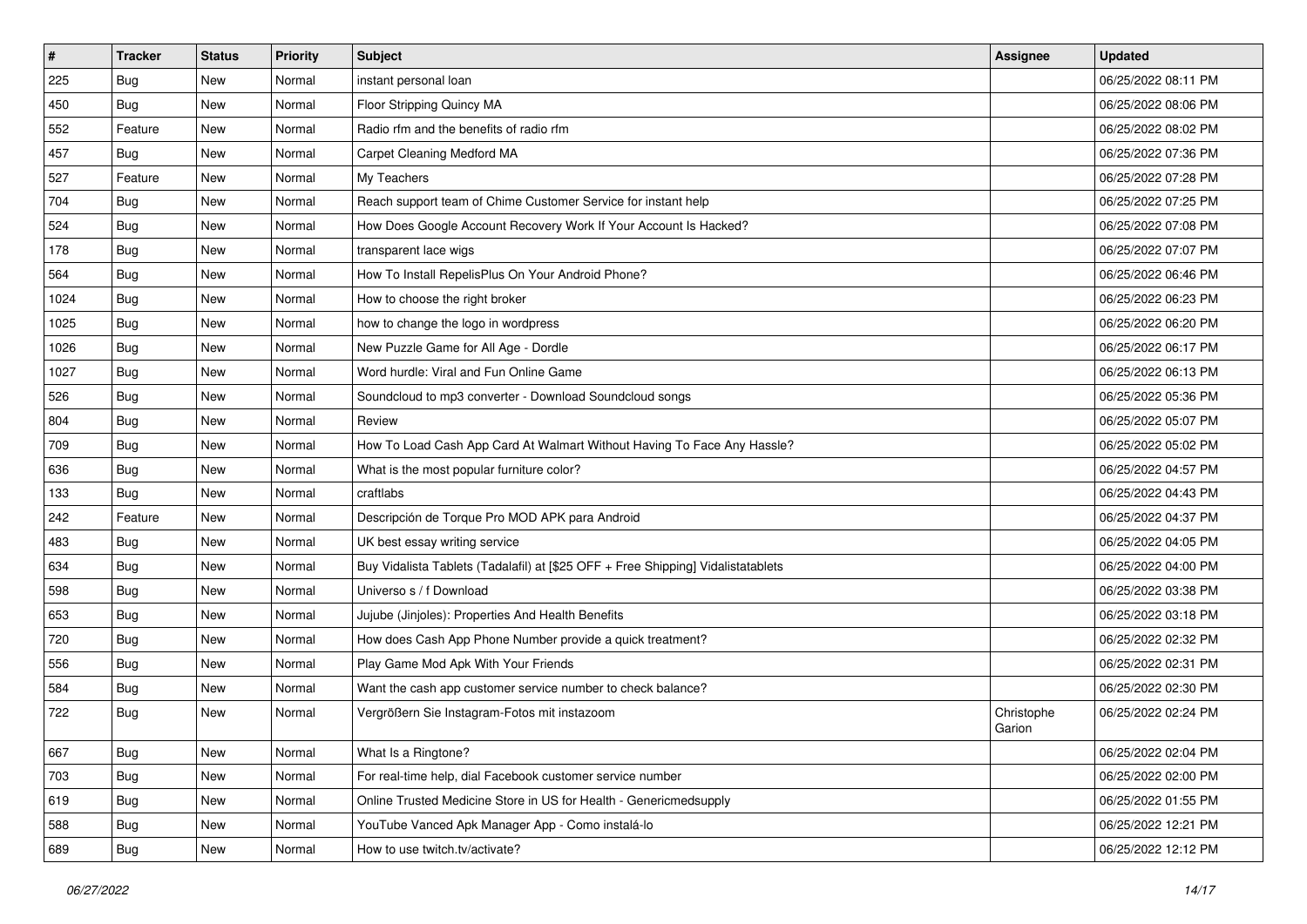| $\vert$ # | <b>Tracker</b> | <b>Status</b> | <b>Priority</b> | Subject                                                                                                                                                                                                                                                               | Assignee               | <b>Updated</b>      |
|-----------|----------------|---------------|-----------------|-----------------------------------------------------------------------------------------------------------------------------------------------------------------------------------------------------------------------------------------------------------------------|------------------------|---------------------|
| 715       | <b>Bug</b>     | New           | Normal          | Puppy Playtime Descargar gratis                                                                                                                                                                                                                                       |                        | 06/25/2022 12:10 PM |
| 808       | Bug            | New           | Normal          | Sinnvolle Guten-Morgen-Grüße                                                                                                                                                                                                                                          |                        | 06/25/2022 12:09 PM |
| 723       | Bug            | New           | High            | The best horror game in 2021                                                                                                                                                                                                                                          | Christophe<br>Garion   | 06/25/2022 11:56 AM |
| 805       | Bug            | New           | Normal          | Ketamine Online Store                                                                                                                                                                                                                                                 | Christophe<br>Garion   | 06/25/2022 11:28 AM |
| 173       | Feature        | New           | Normal          | private limited company registration                                                                                                                                                                                                                                  |                        | 06/25/2022 11:13 AM |
| 683       | Feature        | New           | Normal          | Game creation                                                                                                                                                                                                                                                         |                        | 06/25/2022 11:12 AM |
| 724       | <b>Bug</b>     | New           | Normal          | Dial Chime Customer support number for a quick response                                                                                                                                                                                                               |                        | 06/25/2022 10:58 AM |
| 538       | Bug            | New           | Normal          | Will cash app refund money if scammed quickly?                                                                                                                                                                                                                        |                        | 06/25/2022 10:20 AM |
| 518       | Bug            | New           | Normal          | How To Check The Balance Of Cash App Account By Taking Cash App Support?                                                                                                                                                                                              |                        | 06/25/2022 10:09 AM |
| 765       | <b>Bug</b>     | New           | Normal          | Follow proper initiatives to check my cash app                                                                                                                                                                                                                        |                        | 06/25/2022 10:08 AM |
| 239       | Bug            | New           | Normal          | Algunas características más de Choices MOD APK                                                                                                                                                                                                                        |                        | 06/25/2022 10:05 AM |
| 641       | <b>Bug</b>     | New           | Normal          | Get Best Economics Dissertation Writing Service                                                                                                                                                                                                                       |                        | 06/25/2022 10:04 AM |
| 672       | <b>Bug</b>     | New           | Normal          | The easiest way to delete ringtones on iPhone                                                                                                                                                                                                                         |                        | 06/25/2022 10:02 AM |
| 138       | Bug            | New           | Normal          | own-sweethome                                                                                                                                                                                                                                                         |                        | 06/25/2022 09:59 AM |
| 593       | <b>Bug</b>     | New           | Normal          | Eiffel Spark Ultimate C2 SN series is a fully synthetic range of advanced performance engine oils blended in high<br>performance fully synthetic (PAO – polyalphaolefin) basestocks fortified with advanced technology additive<br>system, specifically formulated to |                        | 06/25/2022 09:51 AM |
| 711       | Bug            | New           | Normal          | Human Fall Flat Apk Download                                                                                                                                                                                                                                          |                        | 06/25/2022 09:44 AM |
| 740       | Feature        | New           | Normal          | Online Thesis Help USA                                                                                                                                                                                                                                                |                        | 06/25/2022 09:42 AM |
| 1126      | Bug            | New           | Normal          | 1PLSD                                                                                                                                                                                                                                                                 |                        | 06/25/2022 09:36 AM |
| 149       | Bug            | <b>New</b>    | Normal          | dftgy                                                                                                                                                                                                                                                                 |                        | 06/25/2022 07:33 AM |
| 207       | Feature        | New           | Low             | real estate lead conversion                                                                                                                                                                                                                                           |                        | 06/25/2022 07:24 AM |
| 114       | <b>Bug</b>     | New           | Normal          | <b>Medical Research Writing Services</b>                                                                                                                                                                                                                              |                        | 06/25/2022 07:20 AM |
| 651       | Bug            | New           | Normal          | Salmon Health Benefits                                                                                                                                                                                                                                                |                        | 06/25/2022 07:05 AM |
| 684       | <b>Bug</b>     | New           | Normal          | Difference between paper map and online map                                                                                                                                                                                                                           |                        | 06/25/2022 06:57 AM |
| 780       | <b>Bug</b>     | New           | Normal          | Best Whatsapp Modified APKs                                                                                                                                                                                                                                           | Pierre-Loïc<br>Garoche | 06/25/2022 06:54 AM |
| 317       | Bug            | <b>New</b>    | Normal          | Eco/Green Cleaning Services in Virginia Beach VA                                                                                                                                                                                                                      |                        | 06/25/2022 06:50 AM |
| 726       | <b>Bug</b>     | New           | Normal          | Mobile Application Development Services                                                                                                                                                                                                                               |                        | 06/25/2022 06:02 AM |
| 793       | Feature        | New           | Urgent          | Where can I find cheap FIFA coins?                                                                                                                                                                                                                                    | Pierre-Loïc<br>Garoche | 06/25/2022 05:05 AM |
| 113       | <b>Bug</b>     | New           | Normal          | ufc 254 live                                                                                                                                                                                                                                                          |                        | 06/25/2022 01:50 AM |
| 781       | Bug            | New           | Normal          | Free Whatsapp Group to Join                                                                                                                                                                                                                                           |                        | 06/25/2022 01:25 AM |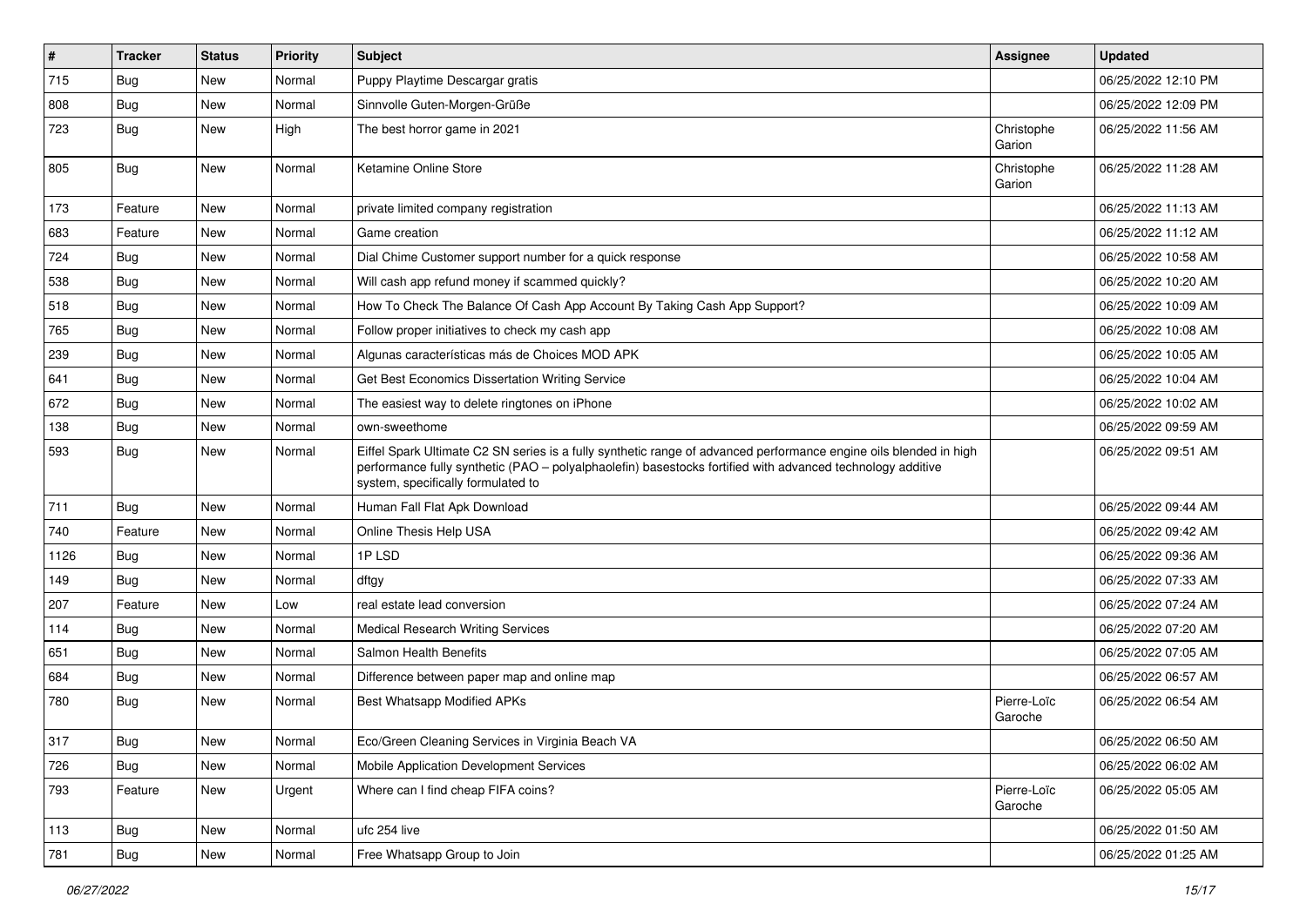| $\vert$ # | <b>Tracker</b> | <b>Status</b> | <b>Priority</b> | <b>Subject</b>                                                                                               | <b>Assignee</b>        | <b>Updated</b>      |
|-----------|----------------|---------------|-----------------|--------------------------------------------------------------------------------------------------------------|------------------------|---------------------|
| 344       | <b>Bug</b>     | New           | Normal          | Odor Removal Services in Chesapeake VA                                                                       |                        | 06/25/2022 12:42 AM |
| 182       | <b>Bug</b>     | New           | Normal          | <b>Healthcare Custom Writing Services</b>                                                                    |                        | 06/25/2022 12:31 AM |
| 240       | Feature        | New           | Normal          | Juego interesante de Dragon Ball Legends MOD APK                                                             |                        | 06/25/2022 12:21 AM |
| 210       | <b>Bug</b>     | New           | Normal          | Issue with check symbol in Cash App? Dial assist number with calling Cash App customer service phone number. |                        | 06/24/2022 10:52 PM |
| 316       | <b>Bug</b>     | New           | Normal          | Finden Sie den besten Klingelton für Ihr Telefon                                                             |                        | 06/24/2022 10:28 PM |
| 721       | <b>Bug</b>     | New           | Normal          | Cómo instalar un Mod Apk                                                                                     |                        | 06/24/2022 09:39 PM |
| 707       | Bug            | New           | Normal          | Why Accounting Assignments Are Beneficial For The Students?                                                  | Pierre-Loïc<br>Garoche | 06/24/2022 09:16 PM |
| 629       | <b>Bug</b>     | New           | Normal          | How Can I Load Cash App Card at Walmart straight away?                                                       |                        | 06/24/2022 07:55 PM |
| 461       | Bug            | New           | Normal          | Germs Removal Medford MA                                                                                     |                        | 06/24/2022 05:59 PM |
| 603       | <b>Bug</b>     | New           | Normal          | Premiere gratuito da lista de IPTV                                                                           |                        | 06/24/2022 05:30 PM |
| 543       | Feature        | New           | Normal          | Get tech assistance with customer support on ATT Yahoo email login issue.                                    |                        | 06/24/2022 05:08 PM |
| 616       | Bug            | New           | Normal          | Buy Anavar Tablets   Anavar For Sale in USA, UK & Australia                                                  |                        | 06/24/2022 03:52 PM |
| 701       | <b>Bug</b>     | New           | Normal          | Why Law Essay Helper UK is Necessary?                                                                        |                        | 06/24/2022 03:17 PM |
| 516       | Bug            | New           | Normal          | Does Cash App Help To Get Cash App Refund Without Any Interruption?                                          |                        | 06/24/2022 01:56 PM |
| 782       | Bug            | New           | Normal          | Comment faire une sonnerie téléphonique                                                                      |                        | 06/24/2022 01:32 PM |
| 803       | Feature        | New           | High            | Ketamine Online Store                                                                                        | Pierre-Loïc<br>Garoche | 06/24/2022 01:24 PM |
| 561       | <b>Bug</b>     | New           | Normal          | Enjoy the Full YouTube Premium Experience With YouTube Premium Membership                                    |                        | 06/24/2022 11:10 AM |
| 599       | <b>Bug</b>     | New           | Normal          | Do you know how to delete cash app account from your computer?                                               |                        | 06/24/2022 10:42 AM |
| 559       | Bug            | New           | High            | What Are Permission For Applications like Facebook Sending MMS?                                              |                        | 06/24/2022 10:07 AM |
| 1125      | Bug            | New           | Normal          | What is Wordscapes?                                                                                          |                        | 06/24/2022 09:05 AM |
| 661       | Bug            | <b>New</b>    | Normal          | Turbo VPN MOD APK Download                                                                                   |                        | 06/24/2022 08:51 AM |
| 762       | <b>Bug</b>     | New           | Normal          | How To Add Money To A Cash App Card If Struggling With Low Amount?                                           |                        | 06/24/2022 07:48 AM |
| 736       | <b>Bug</b>     | New           | Normal          | I Want to Edit in My Website (transfer-factor.net) Unfortunately, Unable to Edit It                          |                        | 06/24/2022 07:32 AM |
| 1100      | Feature        | New           | Low             | <b>Food Products</b>                                                                                         | Pierre-Loïc<br>Garoche | 06/24/2022 07:28 AM |
| 678       | Bug            | New           | Normal          | How to be a winner in buidnow gg                                                                             |                        | 06/24/2022 06:57 AM |
| 725       | Feature        | New           | Normal          | What are memo writing services design                                                                        |                        | 06/24/2022 06:24 AM |
| 1124      | <b>Bug</b>     | New           | Normal          | Cookie clicker unblocked                                                                                     |                        | 06/24/2022 05:14 AM |
| 688       | Bug            | New           | Normal          | How to use twitch.tv/activate?                                                                               |                        | 06/24/2022 04:16 AM |
| 1123      | <b>Bug</b>     | New           | Normal          | Where To Watch FIFA World Cup 2022                                                                           |                        | 06/24/2022 03:51 AM |
| 761       | <b>Bug</b>     | New           | Normal          | What is it about basketball that makes it so popular in the United States?                                   | Corentin<br>Lauverjat  | 06/24/2022 03:48 AM |